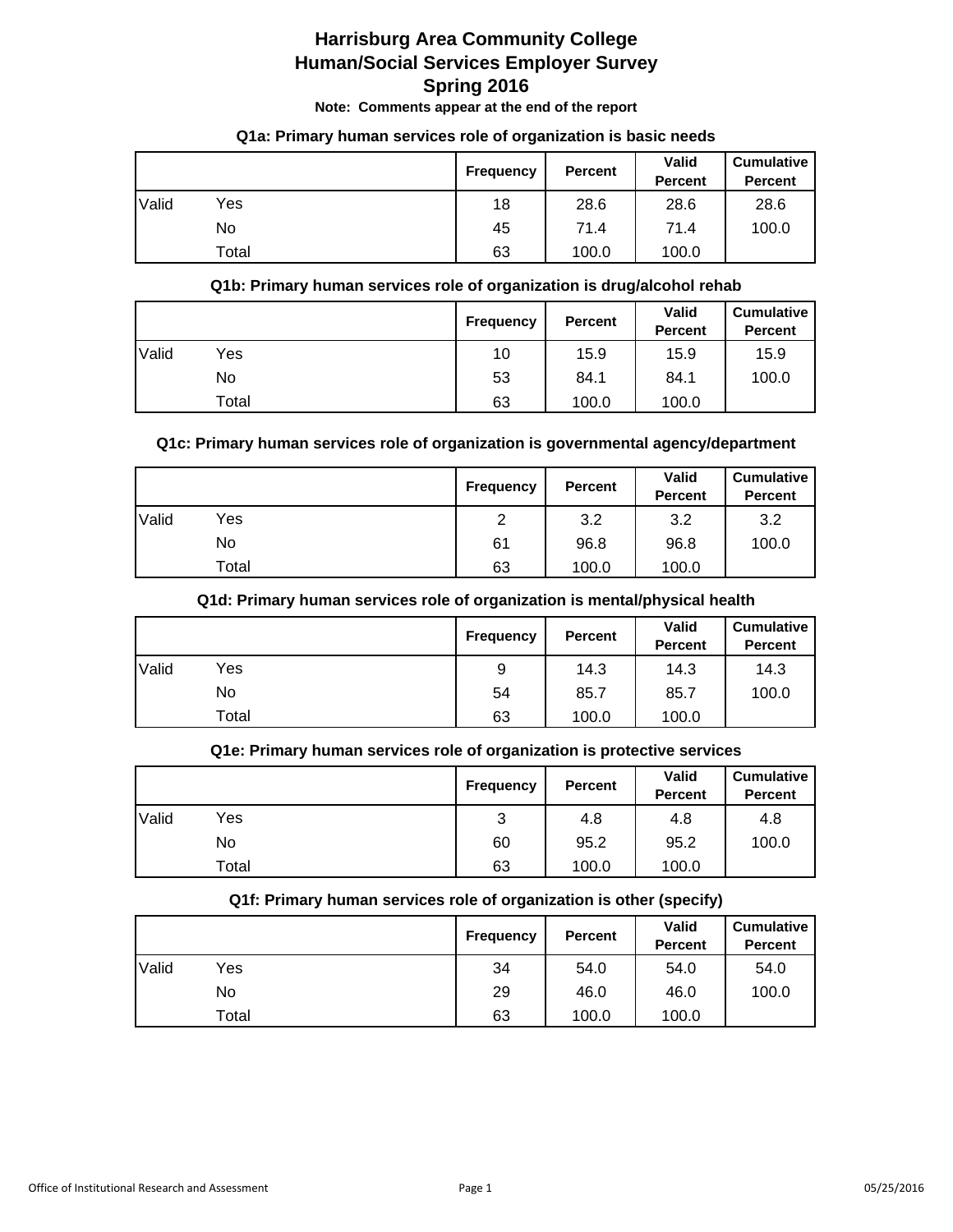**Note: Comments appear at the end of the report**

# **Q2a: Number of Administrators (e.g.,directors, division heads, managers) employed by**

| organization |
|--------------|
|              |
|              |
|              |

|         |             | <b>Frequency</b> | <b>Percent</b> | Valid<br><b>Percent</b> | <b>Cumulative</b><br><b>Percent</b> |
|---------|-------------|------------------|----------------|-------------------------|-------------------------------------|
| Valid   | $1 - 4$     | 37               | 58.7           | 59.7                    | 59.7                                |
|         | $5-8$       | 11               | 17.5           | 17.7                    | 77.4                                |
|         | $9 - 12$    | 4                | 6.3            | 6.5                     | 83.9                                |
|         | $13 - 16$   | 2                | 3.2            | 3.2                     | 87.1                                |
|         | 17 or more  | 8                | 12.7           | 12.9                    | 100.0                               |
|         | Total       | 62               | 98.4           | 100.0                   |                                     |
| Missing | No response | 1                | 1.6            |                         |                                     |
| Total   |             | 63               | 100.0          |                         |                                     |

## **Q2b: Number of Professionals (e.g., social workers, case workers) employed by organization**

|         |             | <b>Frequency</b> | <b>Percent</b> | <b>Valid</b><br><b>Percent</b> | <b>Cumulative</b><br><b>Percent</b> |
|---------|-------------|------------------|----------------|--------------------------------|-------------------------------------|
| Valid   | None        | 10               | 15.9           | 17.2                           | 17.2                                |
|         | $1 - 4$     | 15               | 23.8           | 25.9                           | 43.1                                |
|         | $5 - 8$     | 9                | 14.3           | 15.5                           | 58.6                                |
|         | $9 - 12$    | 6                | 9.5            | 10.3                           | 69.0                                |
|         | $13 - 16$   | $\overline{2}$   | 3.2            | 3.4                            | 72.4                                |
|         | 17 or more  | 16               | 25.4           | 27.6                           | 100.0                               |
|         | Total       | 58               | 92.1           | 100.0                          |                                     |
| Missing | No response | 5                | 7.9            |                                |                                     |
| Total   |             | 63               | 100.0          |                                |                                     |

# **Q2c: Number of Support staff (e.g., secretaries, clerks) employed by organization**

|         |             | <b>Frequency</b> | <b>Percent</b> | <b>Valid</b><br><b>Percent</b> | <b>Cumulative</b><br><b>Percent</b> |
|---------|-------------|------------------|----------------|--------------------------------|-------------------------------------|
| Valid   | None        | 3                | 4.8            | 5.5                            | 5.5                                 |
|         | $1 - 4$     | 25               | 39.7           | 45.5                           | 50.9                                |
|         | $5 - 8$     | 9                | 14.3           | 16.4                           | 67.3                                |
|         | $9 - 12$    | 3                | 4.8            | 5.5                            | 72.7                                |
|         | $13 - 16$   | $\overline{2}$   | 3.2            | 3.6                            | 76.4                                |
|         | 17 or more  | 13               | 20.6           | 23.6                           | 100.0                               |
|         | Total       | 55               | 87.3           | 100.0                          |                                     |
| Missing | No response | 8                | 12.7           |                                |                                     |
| Total   |             | 63               | 100.0          |                                |                                     |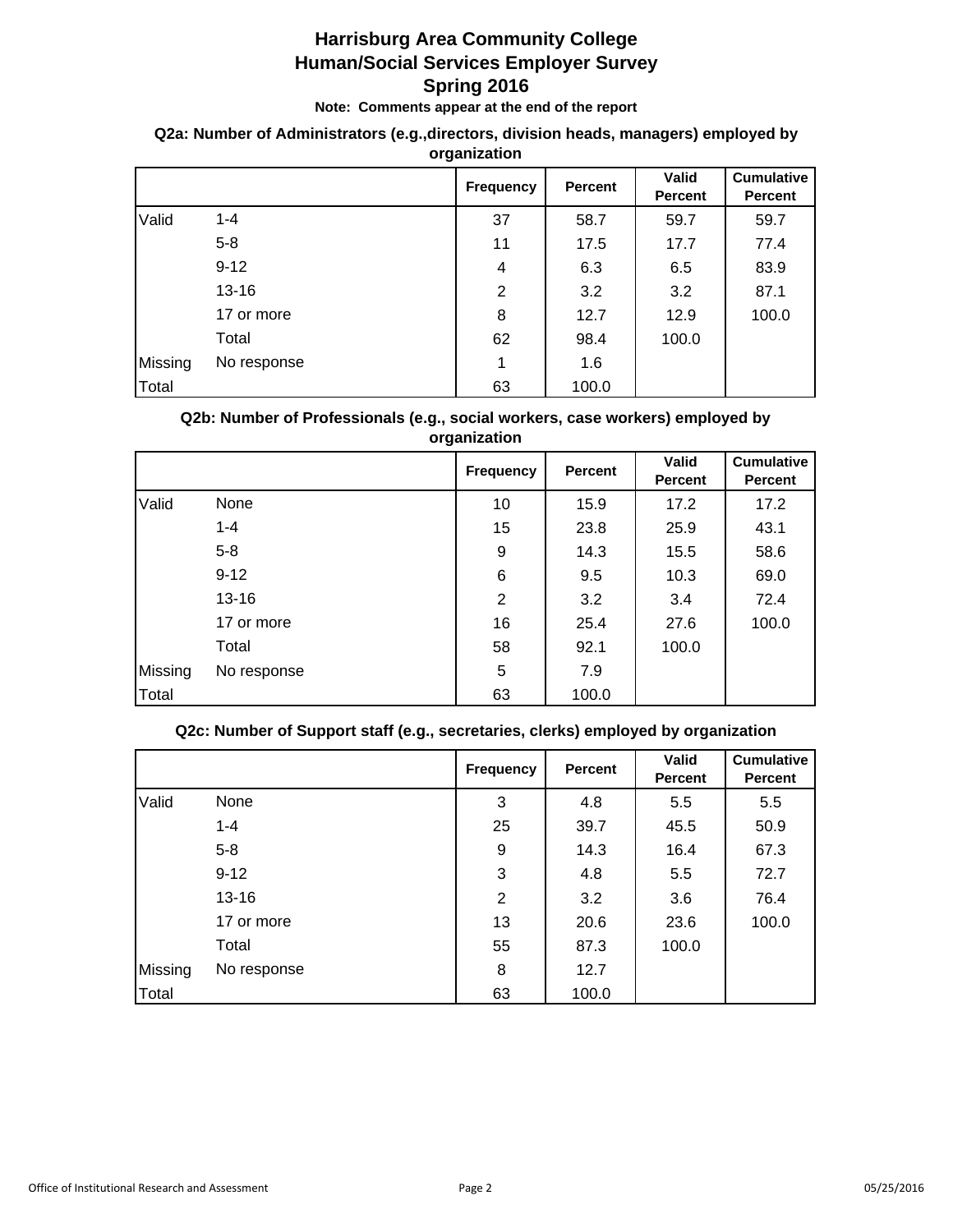**Note: Comments appear at the end of the report**

#### **Q2d: Number of Others (specify) employed by organization**

|         |             | <b>Frequency</b> | <b>Percent</b> | Valid<br><b>Percent</b> | <b>Cumulative</b><br><b>Percent</b> |
|---------|-------------|------------------|----------------|-------------------------|-------------------------------------|
| Valid   | None        | $\overline{2}$   | 3.2            | 5.9                     | 5.9                                 |
|         | $1 - 4$     | 12               | 19.0           | 35.3                    | 41.2                                |
|         | $5-8$       | 5                | 7.9            | 14.7                    | 55.9                                |
|         | $9 - 12$    | $\overline{2}$   | 3.2            | 5.9                     | 61.8                                |
|         | $13 - 16$   | 1                | 1.6            | 2.9                     | 64.7                                |
|         | 17 or more  | 12               | 19.0           | 35.3                    | 100.0                               |
|         | Total       | 34               | 54.0           | 100.0                   |                                     |
| Missing | No response | 29               | 46.0           |                         |                                     |
| Total   |             | 63               | 100.0          |                         |                                     |

**Q3a: Organization requires a criminal background check for Administrators as part of the hiring process**

|       |       | <b>Frequency</b> | <b>Percent</b> | Valid<br><b>Percent</b> | <b>Cumulative</b><br><b>Percent</b> |
|-------|-------|------------------|----------------|-------------------------|-------------------------------------|
| Valid | Yes   | 59               | 93.7           | 93.7                    | 93.7                                |
|       | No    | 4                | 6.3            | 6.3                     | 100.0                               |
|       | Total | 63               | 100.0          | 100.0                   |                                     |

#### **Q3b: Organization requires a criminal background check for Professionals as part of the hiring process**

|         |             | <b>Frequency</b> | <b>Percent</b> | Valid<br><b>Percent</b> | <b>Cumulative</b><br><b>Percent</b> |
|---------|-------------|------------------|----------------|-------------------------|-------------------------------------|
| Valid   | Yes         | 55               | 87.3           | 94.8                    | 94.8                                |
|         | No          | 3                | 4.8            | 5.2                     | 100.0                               |
|         | Total       | 58               | 92.1           | 100.0                   |                                     |
| Missing | No response | 5                | 7.9            |                         |                                     |
| Total   |             | 63               | 100.0          |                         |                                     |

#### **Q3c: Organization requires a criminal background check for Support Staff s part of the hiring process**

|         |             | <b>Frequency</b> | Percent | <b>Valid</b><br><b>Percent</b> | <b>Cumulative</b><br><b>Percent</b> |
|---------|-------------|------------------|---------|--------------------------------|-------------------------------------|
| Valid   | Yes         | 56               | 88.9    | 93.3                           | 93.3                                |
|         | No          | 4                | 6.3     | 6.7                            | 100.0                               |
|         | Total       | 60               | 95.2    | 100.0                          |                                     |
| Missing | No response | 3                | 4.8     |                                |                                     |
| Total   |             | 63               | 100.0   |                                |                                     |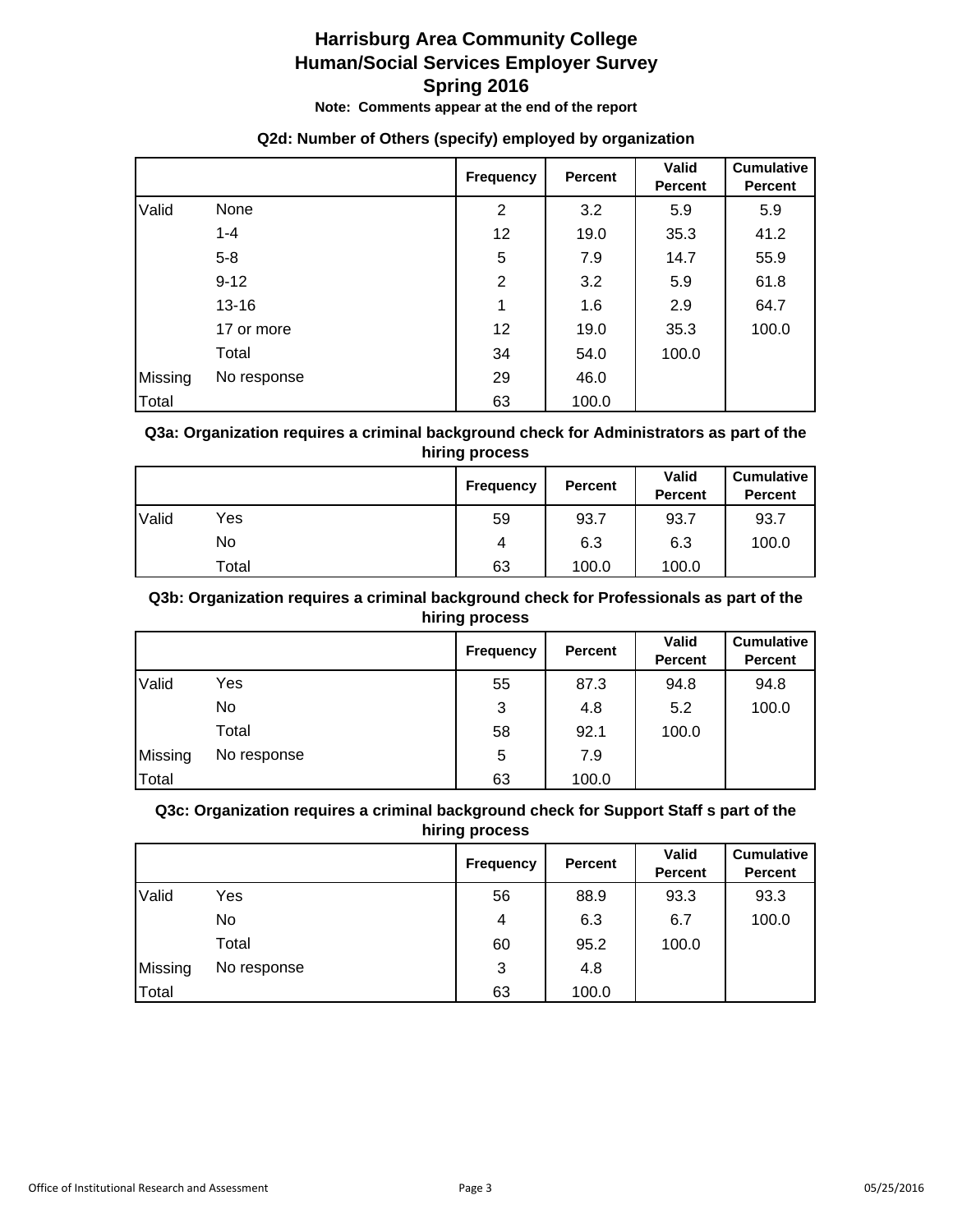**Note: Comments appear at the end of the report**

#### **Q3d: Organization requires a criminal background check for Others (specify) as part of the hiring process**

|         |             | <b>Frequency</b> | <b>Percent</b> | Valid<br><b>Percent</b> | <b>Cumulative</b><br><b>Percent</b> |
|---------|-------------|------------------|----------------|-------------------------|-------------------------------------|
| Valid   | Yes         | 33               | 52.4           | 94.3                    | 94.3                                |
|         | No          | $\overline{2}$   | 3.2            | 5.7                     | 100.0                               |
|         | Total       | 35               | 55.6           | 100.0                   |                                     |
| Missing | No response | 28               | 44.4           |                         |                                     |
| Total   |             | 63               | 100.0          |                         |                                     |

**Q4a: In general, minimum level of education that Administrators must bring to gain employment with organization**

|       |                        | <b>Frequency</b> | Percent | Valid<br><b>Percent</b> | <b>Cumulative</b><br>Percent |
|-------|------------------------|------------------|---------|-------------------------|------------------------------|
| Valid | <b>HS Diploma</b>      | 6                | 9.5     | 9.5                     | 9.5                          |
|       | Some College           | 4                | 6.3     | 6.3                     | 15.9                         |
|       | 2 Year Assoc           | 3                | 4.8     | 4.8                     | 20.6                         |
|       | 4 Year Bachelor        | 40               | 63.5    | 63.5                    | 84.1                         |
|       | <b>Graduate Degree</b> | 10               | 15.9    | 15.9                    | 100.0                        |
|       | Total                  | 63               | 100.0   | 100.0                   |                              |

## **Q4b: In general, minimum level of education that Professionals must bring to gain employment with organization**

|         |                   | <b>Frequency</b> | <b>Percent</b> | Valid<br><b>Percent</b> | <b>Cumulative</b><br><b>Percent</b> |
|---------|-------------------|------------------|----------------|-------------------------|-------------------------------------|
| Valid   | <b>HS Diploma</b> | 8                | 12.7           | 13.8                    | 13.8                                |
|         | Some College      | $\overline{2}$   | 3.2            | 3.4                     | 17.2                                |
|         | 2 Year Assoc      | 18               | 28.6           | 31.0                    | 48.3                                |
|         | 4 Year Bachelor   | 26               | 41.3           | 44.8                    | 93.1                                |
|         | Graduate Degree   | 4                | 6.3            | 6.9                     | 100.0                               |
|         | Total             | 58               | 92.1           | 100.0                   |                                     |
| Missing | No response       | 5                | 7.9            |                         |                                     |
| Total   |                   | 63               | 100.0          |                         |                                     |

# **Q4c: In general, minimum level of education that Support Staff must bring to gain employment with organization**

|         |                   | <b>Frequency</b> | <b>Percent</b> | <b>Valid</b><br><b>Percent</b> | <b>Cumulative</b><br><b>Percent</b> |
|---------|-------------------|------------------|----------------|--------------------------------|-------------------------------------|
| Valid   | No HS Diploma     | 2                | 3.2            | 3.3                            | 3.3                                 |
|         | <b>HS Diploma</b> | 50               | 79.4           | 83.3                           | 86.7                                |
|         | Some College      | 2                | 3.2            | 3.3                            | 90.0                                |
|         | 2 Year Assoc      | 4                | 6.3            | 6.7                            | 96.7                                |
|         | 4 Year Bachelor   | 2                | 3.2            | 3.3                            | 100.0                               |
|         | Total             | 60               | 95.2           | 100.0                          |                                     |
| Missing | No response       | 3                | 4.8            |                                |                                     |
| Total   |                   | 63               | 100.0          |                                |                                     |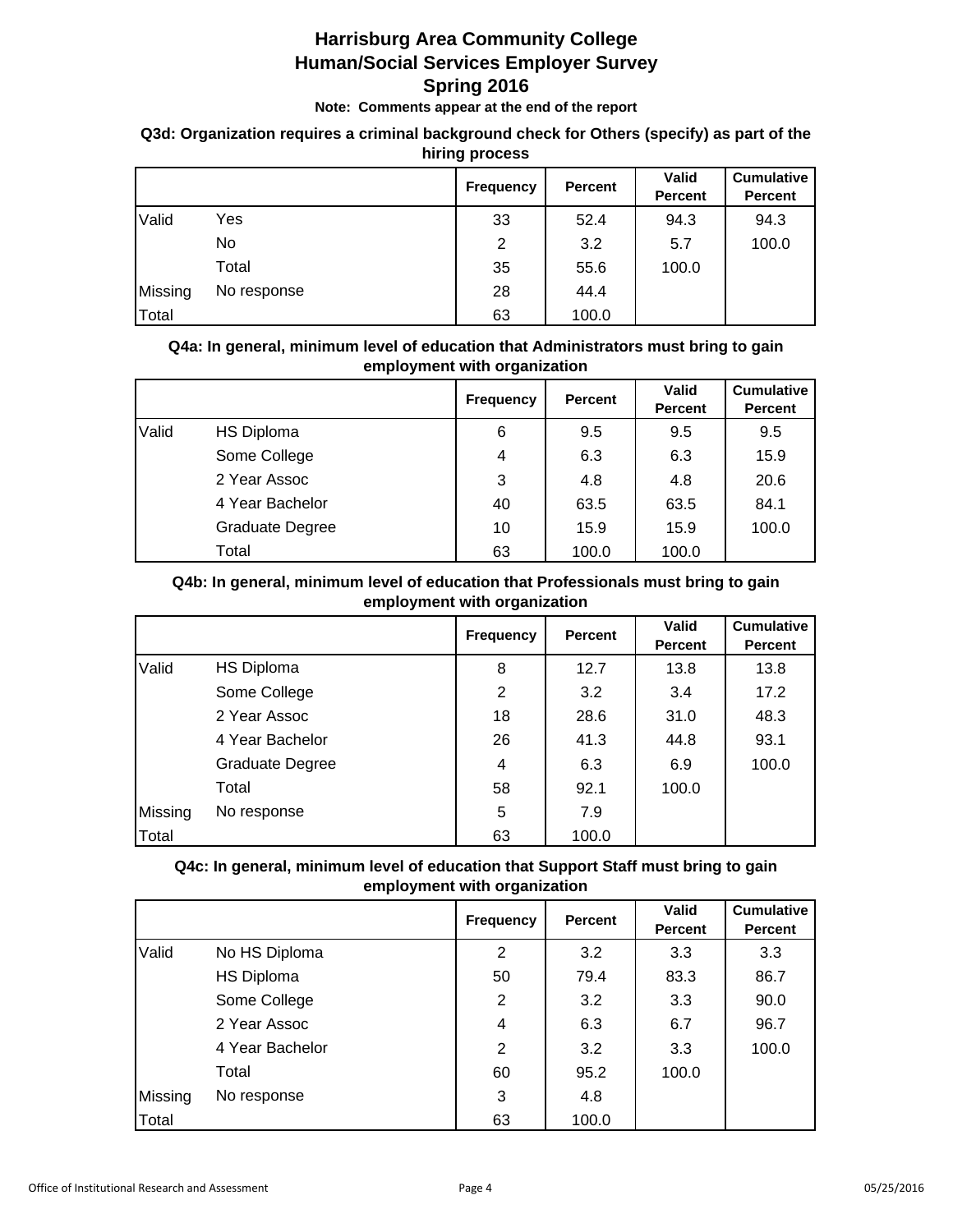**Note: Comments appear at the end of the report**

# **Q4d: In general, what is the minimum level of education that Others (specify) must bring to gain employment with organization**

|         |                   | <b>Frequency</b> | <b>Percent</b> | <b>Valid</b><br><b>Percent</b> | <b>Cumulative</b><br><b>Percent</b> |
|---------|-------------------|------------------|----------------|--------------------------------|-------------------------------------|
| Valid   | No HS Diploma     | 4                | 6.3            | 13.8                           | 13.8                                |
|         | <b>HS Diploma</b> | 20               | 31.7           | 69.0                           | 82.8                                |
|         | 2 Year Assoc      | 1                | 1.6            | 3.4                            | 86.2                                |
|         | 4 Year Bachelor   | 3                | 4.8            | 10.3                           | 96.6                                |
|         | Graduate Degree   | 1                | 1.6            | 3.4                            | 100.0                               |
|         | Total             | 29               | 46.0           | 100.0                          |                                     |
| Missing | No response       | 34               | 54.0           |                                |                                     |
| Total   |                   | 63               | 100.0          |                                |                                     |

# **Q5a: Salary range organization generally starts Administrators**

|         |                       | <b>Frequency</b> | <b>Percent</b> | <b>Valid</b><br><b>Percent</b> | <b>Cumulative</b><br><b>Percent</b> |
|---------|-----------------------|------------------|----------------|--------------------------------|-------------------------------------|
| Valid   | Less than \$25,000    | 5                | 7.9            | 8.2                            | 8.2                                 |
|         | \$25,000 to \$34,999  | 7                | 11.1           | 11.5                           | 19.7                                |
|         | \$35,000 to \$44,999  | 15               | 23.8           | 24.6                           | 44.3                                |
|         | \$45,000 to \$60,000  | 25               | 39.7           | 41.0                           | 85.2                                |
|         | Greater than \$60,000 | 9                | 14.3           | 14.8                           | 100.0                               |
|         | Total                 | 61               | 96.8           | 100.0                          |                                     |
| Missing | No response           | $\overline{2}$   | 3.2            |                                |                                     |
| Total   |                       | 63               | 100.0          |                                |                                     |

# **Q5b: Salary range organization generally starts Professionals**

|         |                      | <b>Frequency</b> | Percent | <b>Valid</b><br><b>Percent</b> | <b>Cumulative</b><br><b>Percent</b> |
|---------|----------------------|------------------|---------|--------------------------------|-------------------------------------|
| Valid   | Less than \$25,000   | 4                | 6.3     | 7.3                            | 7.3                                 |
|         | \$25,000 to \$34,999 | 22               | 34.9    | 40.0                           | 47.3                                |
|         | \$35,000 to \$44,999 | 23               | 36.5    | 41.8                           | 89.1                                |
|         | \$45,000 to \$60,000 | 6                | 9.5     | 10.9                           | 100.0                               |
|         | Total                | 55               | 87.3    | 100.0                          |                                     |
| Missing | No response          | 8                | 12.7    |                                |                                     |
| Total   |                      | 63               | 100.0   |                                |                                     |

## **Q5c: Salary range organization generally starts Support Staff**

|         |                      | <b>Frequency</b> | <b>Percent</b> | <b>Valid</b><br><b>Percent</b> | <b>Cumulative</b><br><b>Percent</b> |
|---------|----------------------|------------------|----------------|--------------------------------|-------------------------------------|
| Valid   | Less than \$25,000   | 34               | 54.0           | 57.6                           | 57.6                                |
|         | \$25,000 to \$34,999 | 23               | 36.5           | 39.0                           | 96.6                                |
|         | \$35,000 to \$44,999 | 2                | 3.2            | 3.4                            | 100.0                               |
|         | Total                | 59               | 93.7           | 100.0                          |                                     |
| Missing | No response          | 4                | 6.3            |                                |                                     |
| Total   |                      | 63               | 100.0          |                                |                                     |

**Q5d: Salary range organization generally starts Others (specify)**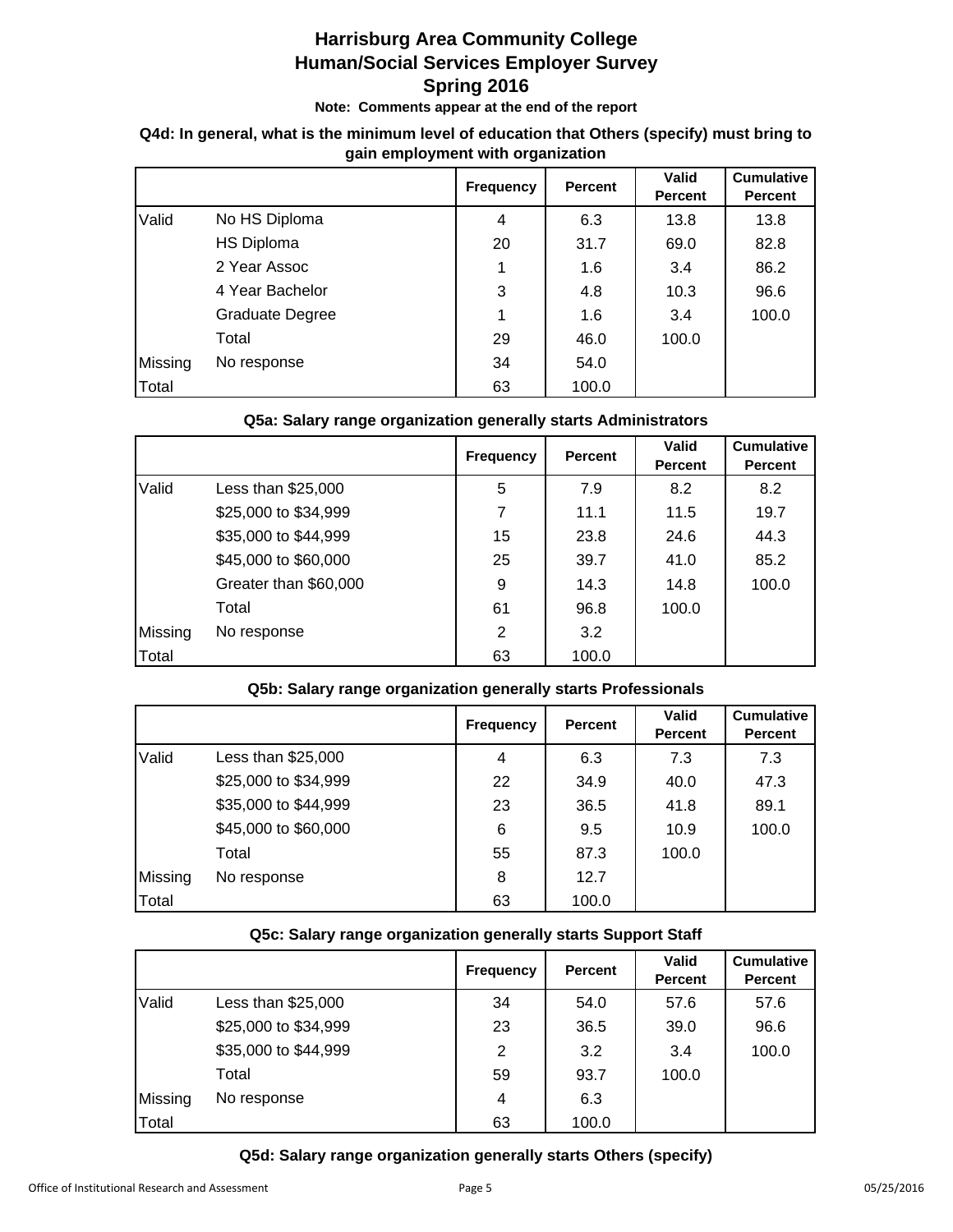# **Harrisburg Area Community College Human/Social Services Employer Survey Spring 2016 Note: Comments appear at the end of the report**

|         |                       | <b>Frequency</b> | <b>Percent</b> | <b>Valid</b><br><b>Percent</b> | <b>Cumulative</b><br><b>Percent</b> |
|---------|-----------------------|------------------|----------------|--------------------------------|-------------------------------------|
| Valid   | Less than \$25,000    | 18               | 28.6           | 72.0                           | 72.0                                |
|         | \$25,000 to \$34,999  | 5                | 7.9            | 20.0                           | 92.0                                |
|         | \$35,000 to \$44,999  | 1                | 1.6            | 4.0                            | 96.0                                |
|         | Greater than \$60,000 | 1                | 1.6            | 4.0                            | 100.0                               |
|         | Total                 | 25               | 39.7           | 100.0                          |                                     |
| Missing | No response           | 38               | 60.3           |                                |                                     |
| Total   |                       | 63               | 100.0          |                                |                                     |

## **Q6a: Importance to the organization of administrative/professional employee's interviewing skills**

|         |                    | <b>Frequency</b> | Percent | <b>Valid</b><br><b>Percent</b> | <b>Cumulative</b><br>Percent |
|---------|--------------------|------------------|---------|--------------------------------|------------------------------|
| Valid   | Very Important     | 28               | 44.4    | 45.9                           | 45.9                         |
|         | Important          | 28               | 44.4    | 45.9                           | 91.8                         |
|         | Somewhat Important | 2                | 3.2     | 3.3                            | 95.1                         |
|         | Not Important      | $\overline{2}$   | 3.2     | 3.3                            | 98.4                         |
|         | Do Not Use/NA      | 1                | 1.6     | 1.6                            | 100.0                        |
|         | Total              | 61               | 96.8    | 100.0                          |                              |
| Missing | No response        | $\overline{2}$   | 3.2     |                                |                              |
| Total   |                    | 63               | 100.0   |                                |                              |

## **Q6b: Importance to the organization of administrative/professional employee's case management skills**

|       |                    | <b>Frequency</b> | <b>Percent</b> | <b>Valid</b><br><b>Percent</b> | <b>Cumulative</b><br><b>Percent</b> |
|-------|--------------------|------------------|----------------|--------------------------------|-------------------------------------|
| Valid | Very Important     | 33               | 52.4           | 52.4                           | 52.4                                |
|       | Important          | 17               | 27.0           | 27.0                           | 79.4                                |
|       | Somewhat Important | 7                | 11.1           | 11.1                           | 90.5                                |
|       | Not Important      | 3                | 4.8            | 4.8                            | 95.2                                |
|       | Do Not Use/NA      | 3                | 4.8            | 4.8                            | 100.0                               |
|       | Total              | 63               | 100.0          | 100.0                          |                                     |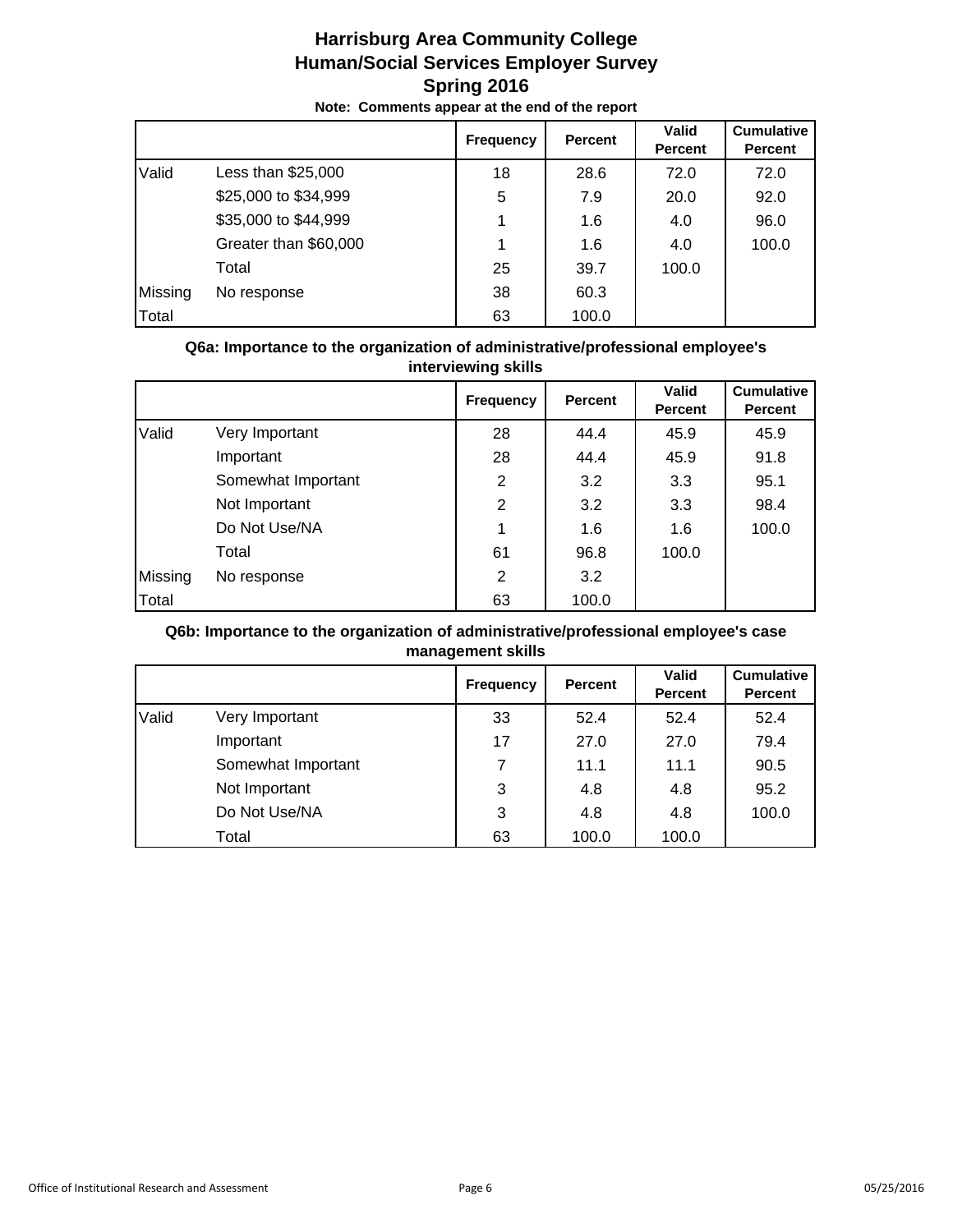**Note: Comments appear at the end of the report**

# **Q6c: Importance to the organization of administrative/professional employee's ability to do a mental status exam**

|         |                    | <b>Frequency</b> | Percent | <b>Valid</b><br><b>Percent</b> | <b>Cumulative</b><br><b>Percent</b> |
|---------|--------------------|------------------|---------|--------------------------------|-------------------------------------|
| Valid   | Very Important     | 8                | 12.7    | 13.1                           | 13.1                                |
|         | Important          | 13               | 20.6    | 21.3                           | 34.4                                |
|         | Somewhat Important | 26               | 41.3    | 42.6                           | 77.0                                |
|         | Not Important      | 6                | 9.5     | 9.8                            | 86.9                                |
|         | Do Not Use/NA      | 8                | 12.7    | 13.1                           | 100.0                               |
|         | Total              | 61               | 96.8    | 100.0                          |                                     |
| Missing | No response        | 2                | 3.2     |                                |                                     |
| Total   |                    | 63               | 100.0   |                                |                                     |

## **Q6d: Importance to the organization of administrative/professional employee's knowledge and application of information from Diagnostic and Statistical Manual (DSM)**

|         |                    | <b>Frequency</b> | Percent | <b>Valid</b><br><b>Percent</b> | <b>Cumulative</b><br><b>Percent</b> |
|---------|--------------------|------------------|---------|--------------------------------|-------------------------------------|
| Valid   | Very Important     | 6                | 9.5     | 10.0                           | 10.0                                |
|         | Important          | 6                | 9.5     | 10.0                           | 20.0                                |
|         | Somewhat Important | 16               | 25.4    | 26.7                           | 46.7                                |
|         | Not Important      | 14               | 22.2    | 23.3                           | 70.0                                |
|         | Do Not Use/NA      | 18               | 28.6    | 30.0                           | 100.0                               |
|         | Total              | 60               | 95.2    | 100.0                          |                                     |
| Missing | No response        | 3                | 4.8     |                                |                                     |
| Total   |                    | 63               | 100.0   |                                |                                     |

#### **Q6e: Importance to the organization of administrative/professional employee's experience with children's issues, policies, and intervention**

|       |                    | <b>Frequency</b> | Percent | <b>Valid</b><br><b>Percent</b> | <b>Cumulative</b><br><b>Percent</b> |
|-------|--------------------|------------------|---------|--------------------------------|-------------------------------------|
| Valid | Very Important     | 12               | 19.0    | 19.0                           | 19.0                                |
|       | Important          | 12               | 19.0    | 19.0                           | 38.1                                |
|       | Somewhat Important | 19               | 30.2    | 30.2                           | 68.3                                |
|       | Not Important      | 10               | 15.9    | 15.9                           | 84.1                                |
|       | Do Not Use/NA      | 10               | 15.9    | 15.9                           | 100.0                               |
|       | Total              | 63               | 100.0   | 100.0                          |                                     |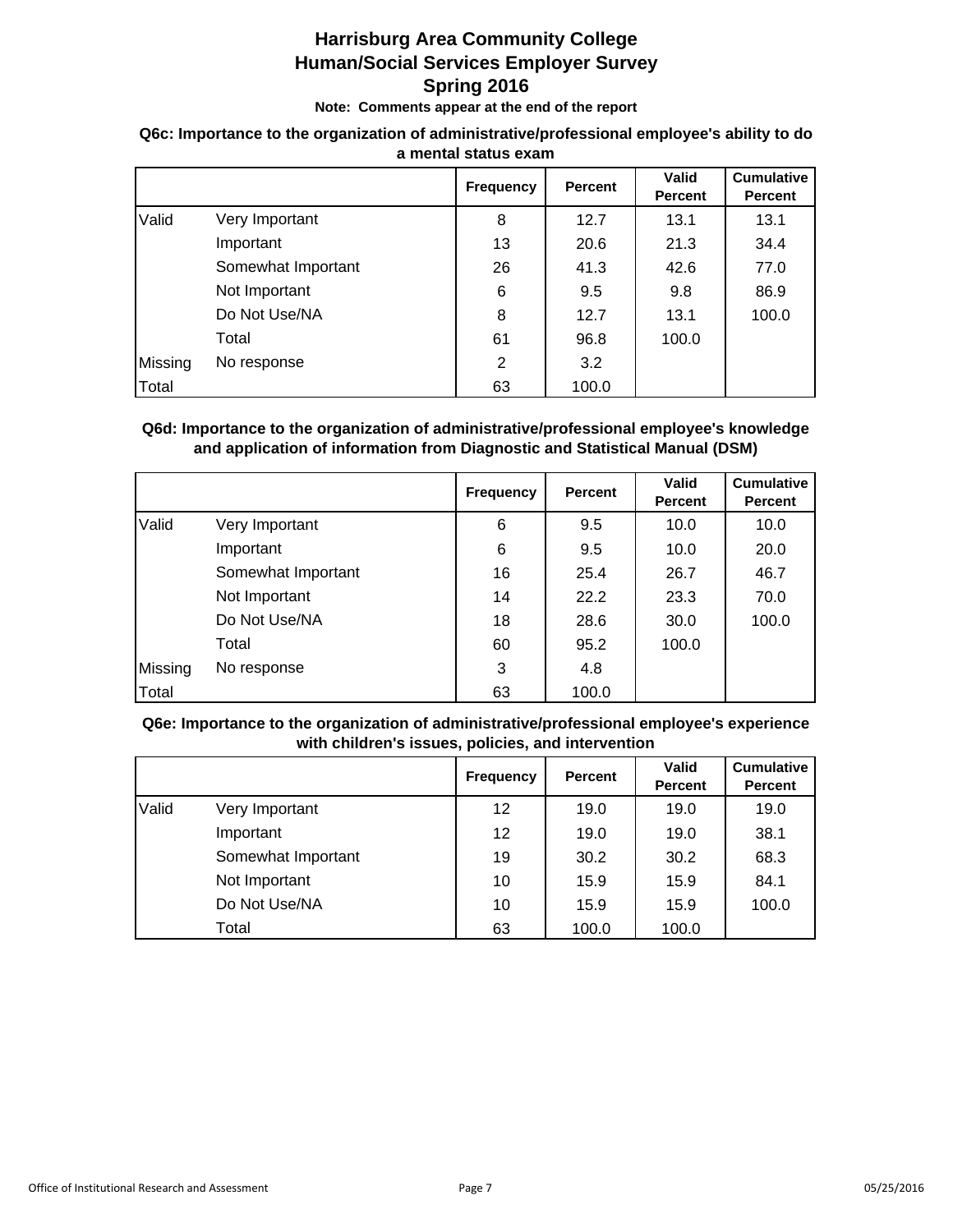**Note: Comments appear at the end of the report**

#### **Q6f: Importance to the organization of administrative/professional employee's experience with women's issues, policies, and intervention**

|       |                    | <b>Frequency</b> | Percent | <b>Valid</b><br><b>Percent</b> | <b>Cumulative</b><br><b>Percent</b> |
|-------|--------------------|------------------|---------|--------------------------------|-------------------------------------|
| Valid | Very Important     | 13               | 20.6    | 20.6                           | 20.6                                |
|       | Important          | 13               | 20.6    | 20.6                           | 41.3                                |
|       | Somewhat Important | 18               | 28.6    | 28.6                           | 69.8                                |
|       | Not Important      | 9                | 14.3    | 14.3                           | 84.1                                |
|       | Do Not Use/NA      | 10               | 15.9    | 15.9                           | 100.0                               |
|       | Total              | 63               | 100.0   | 100.0                          |                                     |

## **Q6g: Importance to the organization of administrative/professional employee's experience with substance abuse issues, policies, and intervention**

|       |                    | <b>Frequency</b> | Percent | <b>Valid</b><br><b>Percent</b> | <b>Cumulative</b><br><b>Percent</b> |
|-------|--------------------|------------------|---------|--------------------------------|-------------------------------------|
| Valid | Very Important     | 16               | 25.4    | 25.4                           | 25.4                                |
|       | Important          | 9                | 14.3    | 14.3                           | 39.7                                |
|       | Somewhat Important | 19               | 30.2    | 30.2                           | 69.8                                |
|       | Not Important      | 9                | 14.3    | 14.3                           | 84.1                                |
|       | Do Not Use/NA      | 10               | 15.9    | 15.9                           | 100.0                               |
|       | Total              | 63               | 100.0   | 100.0                          |                                     |

#### **Q6h: Importance to the organization of administrative/professional employee's experience with mental health (including retardation) issues, policies, and intervention**

|       |                    | <b>Frequency</b> | Percent | Valid<br><b>Percent</b> | <b>Cumulative</b><br><b>Percent</b> |
|-------|--------------------|------------------|---------|-------------------------|-------------------------------------|
| Valid | Very Important     | 12               | 19.0    | 19.0                    | 19.0                                |
|       | Important          | 21               | 33.3    | 33.3                    | 52.4                                |
|       | Somewhat Important | 19               | 30.2    | 30.2                    | 82.5                                |
|       | Not Important      | 4                | 6.3     | 6.3                     | 88.9                                |
|       | Do Not Use/NA      | 7                | 11.1    | 11.1                    | 100.0                               |
|       | Total              | 63               | 100.0   | 100.0                   |                                     |

# **Q6i: Importance to the organization of administrative/professional employee's experience with aging issues, policies, and intervention**

|       |                    | <b>Frequency</b> | Percent | <b>Valid</b><br><b>Percent</b> | <b>Cumulative</b><br><b>Percent</b> |
|-------|--------------------|------------------|---------|--------------------------------|-------------------------------------|
| Valid | Very Important     | 13               | 20.6    | 20.6                           | 20.6                                |
|       | Important          | 14               | 22.2    | 22.2                           | 42.9                                |
|       | Somewhat Important | 20               | 31.7    | 31.7                           | 74.6                                |
|       | Not Important      | 8                | 12.7    | 12.7                           | 87.3                                |
|       | Do Not Use/NA      | 8                | 12.7    | 12.7                           | 100.0                               |
|       | Total              | 63               | 100.0   | 100.0                          |                                     |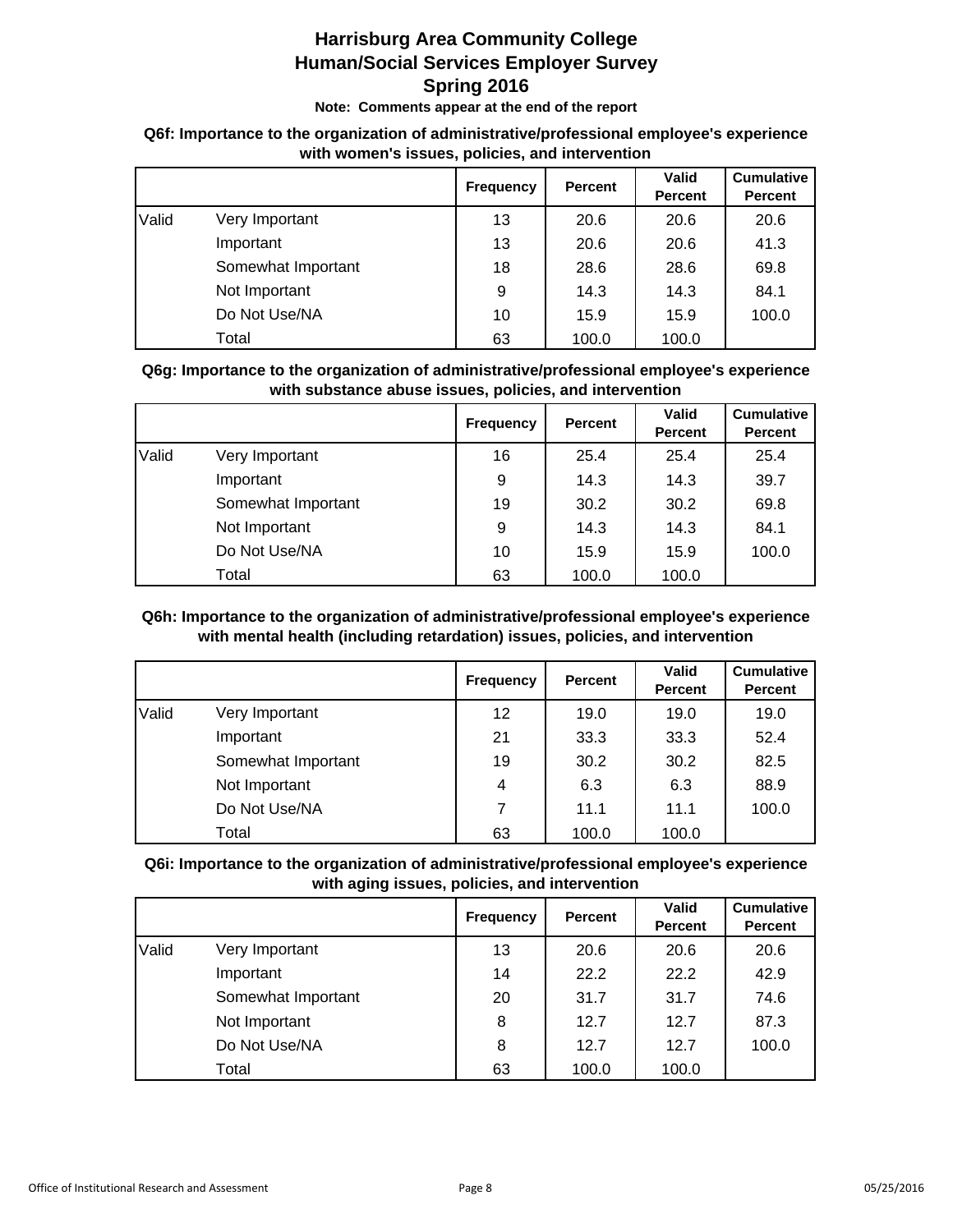**Note: Comments appear at the end of the report**

## **Q6j: Importance to the organization of administrative/professional employee's knowledge and experience applying ethical standards to all cases**

|       |                    | <b>Frequency</b> | <b>Percent</b> | <b>Valid</b><br><b>Percent</b> | <b>Cumulative</b><br><b>Percent</b> |
|-------|--------------------|------------------|----------------|--------------------------------|-------------------------------------|
| Valid | Very Important     | 41               | 65.1           | 65.1                           | 65.1                                |
|       | Important          | 12               | 19.0           | 19.0                           | 84.1                                |
|       | Somewhat Important | $\overline{7}$   | 11.1           | 11.1                           | 95.2                                |
|       | Not Important      | 2                | 3.2            | 3.2                            | 98.4                                |
|       | Do Not Use/NA      | 1                | 1.6            | 1.6                            | 100.0                               |
|       | Total              | 63               | 100.0          | 100.0                          |                                     |

## **Q6k: Importance to the organization of administrative/professional employee's knowledge of current social welfare issues and policies**

|       |                    | <b>Frequency</b> | Percent | <b>Valid</b><br><b>Percent</b> | <b>Cumulative</b><br><b>Percent</b> |
|-------|--------------------|------------------|---------|--------------------------------|-------------------------------------|
| Valid | Very Important     | 23               | 36.5    | 36.5                           | 36.5                                |
|       | Important          | 22               | 34.9    | 34.9                           | 71.4                                |
|       | Somewhat Important | 15               | 23.8    | 23.8                           | 95.2                                |
|       | Not Important      | 2                | 3.2     | 3.2                            | 98.4                                |
|       | Do Not Use/NA      | 1                | 1.6     | 1.6                            | 100.0                               |
|       | Total              | 63               | 100.0   | 100.0                          |                                     |

#### **Q6l: Importance to the organization of administrative/professional employee's writing skills**

|       |                    | <b>Frequency</b> | <b>Percent</b> | <b>Valid</b><br><b>Percent</b> | <b>Cumulative</b><br><b>Percent</b> |
|-------|--------------------|------------------|----------------|--------------------------------|-------------------------------------|
| Valid | Very Important     | 22               | 34.9           | 34.9                           | 34.9                                |
|       | Important          | 32               | 50.8           | 50.8                           | 85.7                                |
|       | Somewhat Important | 9                | 14.3           | 14.3                           | 100.0                               |
|       | Total              | 63               | 100.0          | 100.0                          |                                     |

## **Q6m: Importance to the organization of administrative/professional employee's planning and goal setting skills**

|       |                    | <b>Frequency</b> | <b>Percent</b> | <b>Valid</b><br><b>Percent</b> | <b>Cumulative</b><br><b>Percent</b> |
|-------|--------------------|------------------|----------------|--------------------------------|-------------------------------------|
| Valid | Very Important     | 30               | 47.6           | 47.6                           | 47.6                                |
|       | Important          | 26               | 41.3           | 41.3                           | 88.9                                |
|       | Somewhat Important | 6                | 9.5            | 9.5                            | 98.4                                |
|       | Not Important      | 1                | 1.6            | 1.6                            | 100.0                               |
|       | Total              | 63               | 100.0          | 100.0                          |                                     |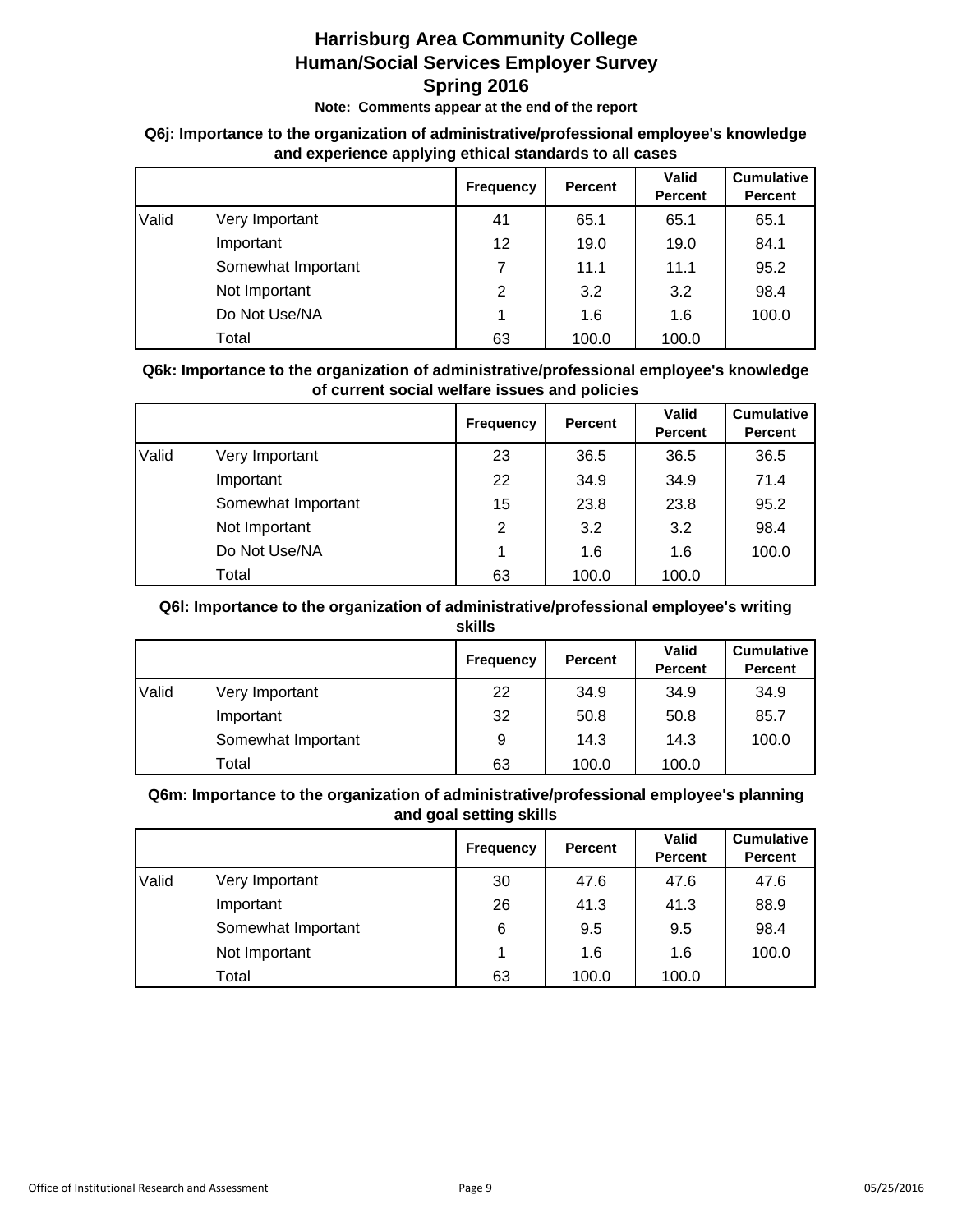**Note: Comments appear at the end of the report**

# **Q6n: Importance to the organization of administrative/professional employee's oral/speech communication skills**

|       |                    | <b>Frequency</b> | <b>Percent</b> | <b>Valid</b><br><b>Percent</b> | <b>Cumulative</b><br><b>Percent</b> |
|-------|--------------------|------------------|----------------|--------------------------------|-------------------------------------|
| Valid | Very Important     | 34               | 54.0           | 54.0                           | 54.0                                |
|       | Important          | 21               | 33.3           | 33.3                           | 87.3                                |
|       | Somewhat Important | 8                | 12.7           | 12.7                           | 100.0                               |
|       | Total              | 63               | 100.0          | 100.0                          |                                     |

## **Q6o: Importance to the organization of administrative/professional employee's management and supervision skills (including scheduling)**

|       |                    | <b>Frequency</b> | <b>Percent</b> | <b>Valid</b><br><b>Percent</b> | <b>Cumulative</b><br><b>Percent</b> |
|-------|--------------------|------------------|----------------|--------------------------------|-------------------------------------|
| Valid | Very Important     | 31               | 49.2           | 49.2                           | 49.2                                |
|       | Important          | 25               | 39.7           | 39.7                           | 88.9                                |
|       | Somewhat Important |                  | 11.1           | 11.1                           | 100.0                               |
|       | Total              | 63               | 100.0          | 100.0                          |                                     |

#### **Q6p: Importance to the organization of administrative/professional employee's assessment and evaluation skills (both client and programs)**

|       |                    | <b>Frequency</b> | Percent | <b>Valid</b><br><b>Percent</b> | <b>Cumulative</b><br><b>Percent</b> |
|-------|--------------------|------------------|---------|--------------------------------|-------------------------------------|
| Valid | Very Important     | 31               | 49.2    | 49.2                           | 49.2                                |
|       | Important          | 21               | 33.3    | 33.3                           | 82.5                                |
|       | Somewhat Important | 10               | 15.9    | 15.9                           | 98.4                                |
|       | Do Not Use/NA      | 1                | 1.6     | 1.6                            | 100.0                               |
|       | Total              | 63               | 100.0   | 100.0                          |                                     |

#### **Q6q: Importance to the organization of administrative/professional employee's computer skills**

|       |                    | <b>Frequency</b> | <b>Percent</b> | <b>Valid</b><br><b>Percent</b> | <b>Cumulative</b><br><b>Percent</b> |
|-------|--------------------|------------------|----------------|--------------------------------|-------------------------------------|
| Valid | Very Important     | 23               | 36.5           | 36.5                           | 36.5                                |
|       | Important          | 33               | 52.4           | 52.4                           | 88.9                                |
|       | Somewhat Important | 7                | 11.1           | 11.1                           | 100.0                               |
|       | Total              | 63               | 100.0          | 100.0                          |                                     |

#### **Q6r: Importance to the organization of administrative/professional employee's other skills (specify)**

|         |                | <b>Frequency</b> | <b>Percent</b> | <b>Valid</b><br><b>Percent</b> | <b>Cumulative</b><br><b>Percent</b> |
|---------|----------------|------------------|----------------|--------------------------------|-------------------------------------|
| Valid   | Very Important | 2                | 3.2            | 25.0                           | 25.0                                |
|         | Do Not Use/NA  | 6                | 9.5            | 75.0                           | 100.0                               |
|         | Total          | 8                | 12.7           | 100.0                          |                                     |
| Missing | No response    | 55               | 87.3           |                                |                                     |
| Total   |                | 63               | 100.0          |                                |                                     |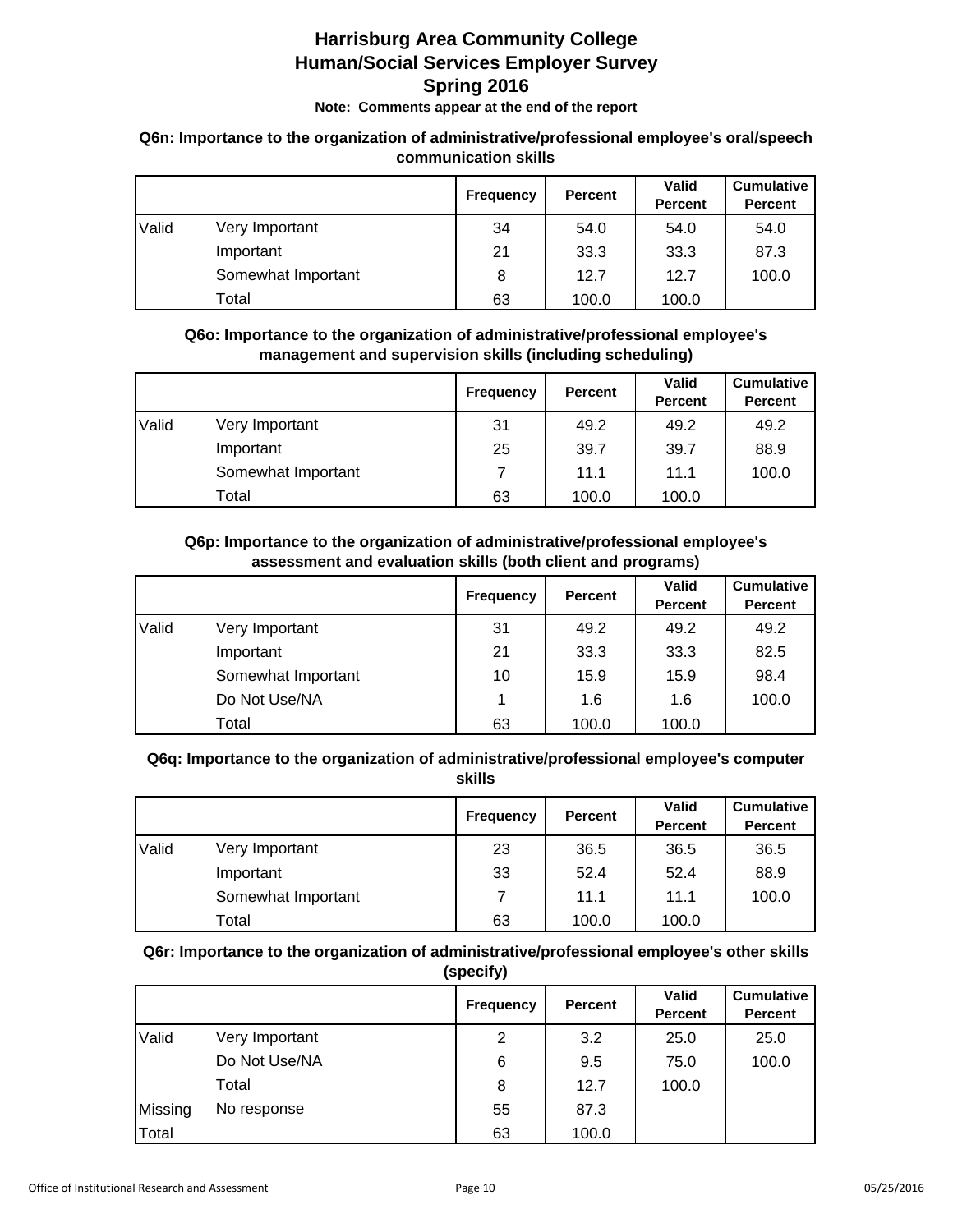**Note: Comments appear at the end of the report**

#### **Q7a: Over the past five years, indicate organization's level of difficulty in retaining qualified Administrators**

|       |                      | <b>Frequency</b> | Percent | <b>Valid</b><br><b>Percent</b> | <b>Cumulative</b><br><b>Percent</b> |
|-------|----------------------|------------------|---------|--------------------------------|-------------------------------------|
| Valid | Very Difficult       | 1                | 1.6     | 1.6                            | 1.6                                 |
|       | <b>Difficult</b>     | 6                | 9.5     | 9.5                            | 11.1                                |
|       | Somewhat Difficult   | 13               | 20.6    | 20.6                           | 31.7                                |
|       | <b>Not Difficult</b> | 38               | 60.3    | 60.3                           | 92.1                                |
|       | Did Not Hire/NA      | 5                | 7.9     | 7.9                            | 100.0                               |
|       | Total                | 63               | 100.0   | 100.0                          |                                     |

## **Q7b: Over the past five years, indicate organization's level of difficulty in retaining qualified Professionals**

|         |                      | <b>Frequency</b> | Percent | <b>Valid</b><br><b>Percent</b> | <b>Cumulative</b><br><b>Percent</b> |
|---------|----------------------|------------------|---------|--------------------------------|-------------------------------------|
| Valid   | Very Difficult       | 4                | 6.3     | 6.9                            | 6.9                                 |
|         | <b>Difficult</b>     | 7                | 11.1    | 12.1                           | 19.0                                |
|         | Somewhat Difficult   | 27               | 42.9    | 46.6                           | 65.5                                |
|         | <b>Not Difficult</b> | 15               | 23.8    | 25.9                           | 91.4                                |
|         | Did Not Hire/NA      | 5                | 7.9     | 8.6                            | 100.0                               |
|         | Total                | 58               | 92.1    | 100.0                          |                                     |
| Missing | No Response          | 5                | 7.9     |                                |                                     |
| Total   |                      | 63               | 100.0   |                                |                                     |

# **Q7c: Over the past five years, indicate organization's level of difficulty in retaining qualified Support staff**

|         |                       | <b>Frequency</b> | <b>Percent</b> | <b>Valid</b><br><b>Percent</b> | <b>Cumulative</b><br><b>Percent</b> |
|---------|-----------------------|------------------|----------------|--------------------------------|-------------------------------------|
| Valid   | <b>Very Difficult</b> | 4                | 6.3            | 6.8                            | 6.8                                 |
|         | <b>Difficult</b>      | 12               | 19.0           | 20.3                           | 27.1                                |
|         | Somewhat Difficult    | 14               | 22.2           | 23.7                           | 50.8                                |
|         | <b>Not Difficult</b>  | 25               | 39.7           | 42.4                           | 93.2                                |
|         | Did Not Hire/NA       | 4                | 6.3            | 6.8                            | 100.0                               |
|         | Total                 | 59               | 93.7           | 100.0                          |                                     |
| Missing | No Response           | 4                | 6.3            |                                |                                     |
| Total   |                       | 63               | 100.0          |                                |                                     |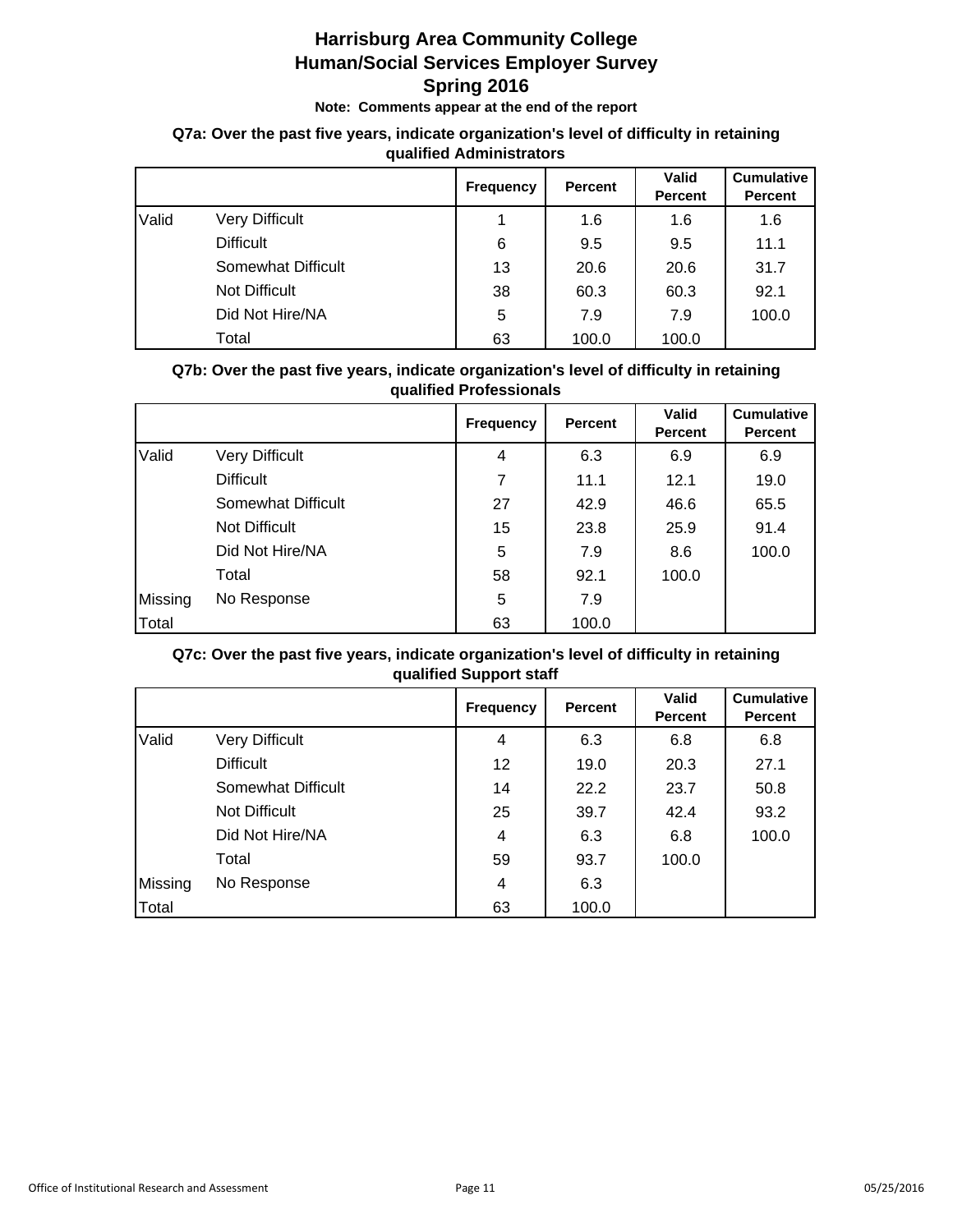**Note: Comments appear at the end of the report**

## **Q7d: Over the past five years, indicate organization's level of difficulty in retaining qualified Other staff (specify)**

|         |                       | <b>Frequency</b> | Percent | <b>Valid</b><br><b>Percent</b> | <b>Cumulative</b><br><b>Percent</b> |
|---------|-----------------------|------------------|---------|--------------------------------|-------------------------------------|
| Valid   | <b>Very Difficult</b> | 1                | 1.6     | 3.6                            | 3.6                                 |
|         | <b>Difficult</b>      | 5                | 7.9     | 17.9                           | 21.4                                |
|         | Somewhat Difficult    | 8                | 12.7    | 28.6                           | 50.0                                |
|         | <b>Not Difficult</b>  | 10               | 15.9    | 35.7                           | 85.7                                |
|         | Did Not Hire/NA       | 4                | 6.3     | 14.3                           | 100.0                               |
|         | Total                 | 28               | 44.4    | 100.0                          |                                     |
| Missing | No Response           | 35               | 55.6    |                                |                                     |
| Total   |                       | 63               | 100.0   |                                |                                     |

## **Q8a: Generally, when hiring a professional staff member (e.g., social workers, case workers), is past experience always required?**

|         |             | <b>Frequency</b> | Percent | <b>Valid</b><br><b>Percent</b> | <b>Cumulative</b><br>Percent |
|---------|-------------|------------------|---------|--------------------------------|------------------------------|
| Valid   | Yes         | 17               | 27.0    | 27.9                           | 27.9                         |
|         | Sometimes   | 26               | 41.3    | 42.6                           | 70.5                         |
|         | No          | 18               | 28.6    | 29.5                           | 100.0                        |
|         | Total       | 61               | 96.8    | 100.0                          |                              |
| Missing | No Response | 2                | 3.2     |                                |                              |
| Total   |             | 63               | 100.0   |                                |                              |

## **Q8b: If yes or sometimes, number of years typically required**

|         |                   | <b>Frequency</b> | <b>Percent</b> | <b>Valid</b><br><b>Percent</b> | <b>Cumulative</b><br><b>Percent</b> |
|---------|-------------------|------------------|----------------|--------------------------------|-------------------------------------|
| Valid   | Less than 2 years | 12               | 19.0           | 41.4                           | 41.4                                |
|         | 2-5 years         | 17               | 27.0           | 58.6                           | 100.0                               |
|         | Total             | 29               | 46.0           | 100.0                          |                                     |
| Missing | No Response       | 34               | 54.0           |                                |                                     |
| Total   |                   | 63               | 100.0          |                                |                                     |

#### **Q9a: Are you aware that HACC offers a one-year certificate program in Human Services and two-year associate programs in Human Services and Social Services?**

|       |          | <b>Frequency</b> | <b>Percent</b> | Valid<br><b>Percent</b> | <b>Cumulative</b><br><b>Percent</b> |
|-------|----------|------------------|----------------|-------------------------|-------------------------------------|
| Valid | Yes      | 32               | 50.8           | 50.8                    | 50.8                                |
|       | Somewhat | 15               | 23.8           | 23.8                    | 74.6                                |
|       | No       | 16               | 25.4           | 25.4                    | 100.0                               |
|       | Total    | 63               | 100.0          | 100.0                   |                                     |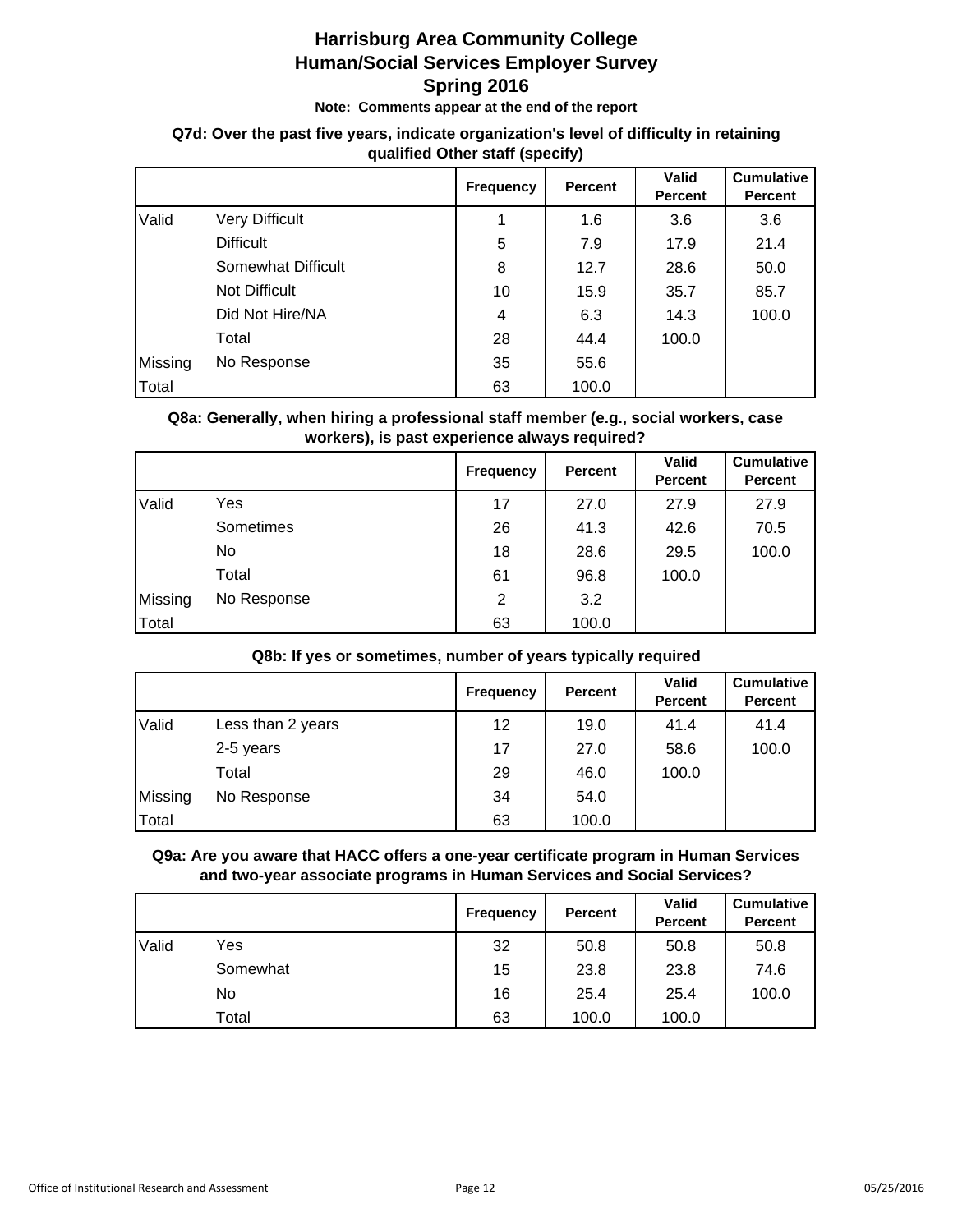**Note: Comments appear at the end of the report**

#### **Q9b: Organization has hired HACC graduates in professional positions**

|         |                                                                       | <b>Frequency</b> | <b>Percent</b> | Valid<br><b>Percent</b> | <b>Cumulative</b><br><b>Percent</b> |
|---------|-----------------------------------------------------------------------|------------------|----------------|-------------------------|-------------------------------------|
| Valid   | Yes, with certificate or AA degree<br>Yes, only if they transferred & | 22               | 34.9           | 37.3                    | 37.3                                |
|         | completed BA degree or<br>equivalent                                  | 3                | 4.8            | 5.1                     | 42.4                                |
|         | No, not hired HACC grads in<br>profession roles with only a           |                  |                |                         |                                     |
|         | certification or AA degree                                            | 20               | 31.7           | 33.9                    | 76.3                                |
|         | Don't know                                                            | 14               | 22.2           | 23.7                    | 100.0                               |
|         | Total                                                                 | 59               | 93.7           | 100.0                   |                                     |
| Missing | No Response                                                           | 4                | 6.3            |                         |                                     |
| Total   |                                                                       | 63               | 100.0          |                         |                                     |

## **Q10a: How well prepared were recent Administrator/manager hires when beginning their new position?**

|         |                            | <b>Frequency</b> | Percent | Valid<br><b>Percent</b> | <b>Cumulative</b><br><b>Percent</b> |
|---------|----------------------------|------------------|---------|-------------------------|-------------------------------------|
| Valid   | Very Well Prepared         | 18               | 28.6    | 31.0                    | 31.0                                |
|         | <b>Adequately Prepared</b> | 22               | 34.9    | 37.9                    | 69.0                                |
|         | Somewhat Prepared          | 6                | 9.5     | 10.3                    | 79.3                                |
|         | Don't Know                 | 3                | 4.8     | 5.2                     | 84.5                                |
|         | No Recent Hires            | 9                | 14.3    | 15.5                    | 100.0                               |
|         | Total                      | 58               | 92.1    | 100.0                   |                                     |
| Missing | No Response                | 5                | 7.9     |                         |                                     |
| Total   |                            | 63               | 100.0   |                         |                                     |

#### **Q10b: How well prepared were recent Professional hires when beginning their new position?**

|         |                            | <b>Frequency</b> | <b>Percent</b> | <b>Valid</b><br><b>Percent</b> | <b>Cumulative</b><br><b>Percent</b> |
|---------|----------------------------|------------------|----------------|--------------------------------|-------------------------------------|
| Valid   | Very Well Prepared         | 4                | 6.3            | 7.3                            | 7.3                                 |
|         | <b>Adequately Prepared</b> | 25               | 39.7           | 45.5                           | 52.7                                |
|         | Somewhat Prepared          | 15               | 23.8           | 27.3                           | 80.0                                |
|         | Don't Know                 | 3                | 4.8            | 5.5                            | 85.5                                |
|         | No Recent Hires            | 8                | 12.7           | 14.5                           | 100.0                               |
|         | Total                      | 55               | 87.3           | 100.0                          |                                     |
| Missing | No Response                | 8                | 12.7           |                                |                                     |
| Total   |                            | 63               | 100.0          |                                |                                     |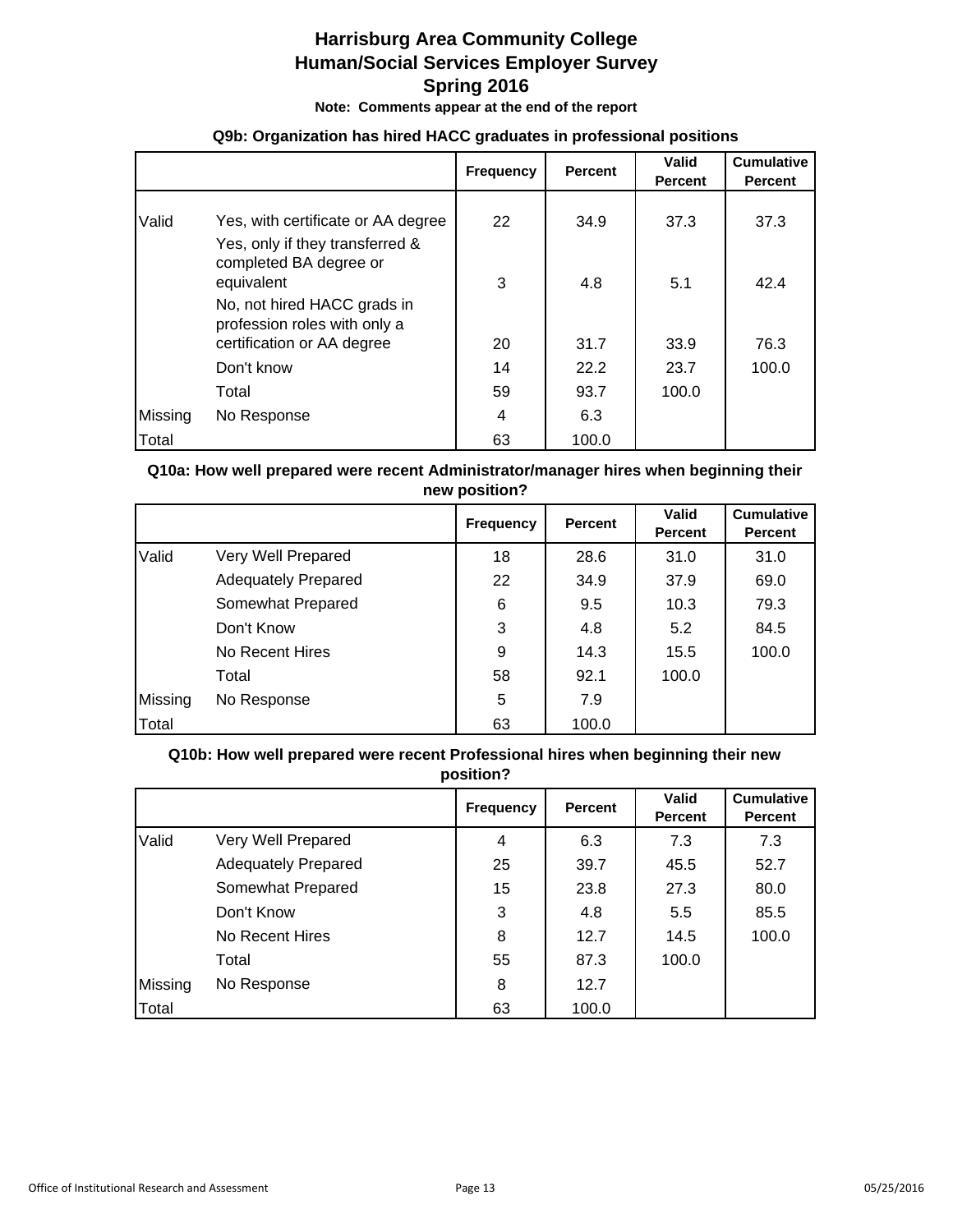**Note: Comments appear at the end of the report**

#### **Q10c: How well prepared were recent Support staff hires when beginning their new position?**

|         |                            | <b>Frequency</b> | <b>Percent</b> | Valid<br><b>Percent</b> | <b>Cumulative</b><br><b>Percent</b> |
|---------|----------------------------|------------------|----------------|-------------------------|-------------------------------------|
| Valid   | Very Well Prepared         |                  | 1.6            | 1.8                     | 1.8                                 |
|         | <b>Adequately Prepared</b> | 24               | 38.1           | 42.9                    | 44.6                                |
|         | Somewhat Prepared          | 19               | 30.2           | 33.9                    | 78.6                                |
|         | Not Prepared               | $\overline{2}$   | 3.2            | 3.6                     | 82.1                                |
|         | Don't Know                 | $\overline{2}$   | 3.2            | 3.6                     | 85.7                                |
|         | No Recent Hires            | 8                | 12.7           | 14.3                    | 100.0                               |
|         | Total                      | 56               | 88.9           | 100.0                   |                                     |
| Missing | No Response                | 7                | 11.1           |                         |                                     |
| Total   |                            | 63               | 100.0          |                         |                                     |

# **Q10d: How well prepared were recent Other staff (specify) hires when beginning their new position?**

|         |                            | <b>Frequency</b> | <b>Percent</b> | Valid<br><b>Percent</b> | <b>Cumulative</b><br><b>Percent</b> |
|---------|----------------------------|------------------|----------------|-------------------------|-------------------------------------|
| Valid   | Very Well Prepared         | 1                | 1.6            | 3.8                     | 3.8                                 |
|         | <b>Adequately Prepared</b> | 9                | 14.3           | 34.6                    | 38.5                                |
|         | Somewhat Prepared          | 7                | 11.1           | 26.9                    | 65.4                                |
|         | Not Prepared               | $\overline{2}$   | 3.2            | 7.7                     | 73.1                                |
|         | Don't Know                 | $\overline{2}$   | 3.2            | 7.7                     | 80.8                                |
|         | No Recent Hires            | 5                | 7.9            | 19.2                    | 100.0                               |
|         | Total                      | 26               | 41.3           | 100.0                   |                                     |
| Missing | No Response                | 37               | 58.7           |                         |                                     |
| Total   |                            | 63               | 100.0          |                         |                                     |

## **Q11a: Organization offers support and encouragement to Administrators to complete HS/GED**

|       |       | <b>Frequency</b> | <b>Percent</b> | Valid<br><b>Percent</b> | <b>Cumulative</b><br><b>Percent</b> |
|-------|-------|------------------|----------------|-------------------------|-------------------------------------|
| Valid | Yes   | 5                | 7.9            | 7.9                     | 7.9                                 |
|       | No    | 58               | 92.1           | 92.1                    | 100.0                               |
|       | Total | 63               | 100.0          | 100.0                   |                                     |

# **Q11a: Organization offers support and encouragement to Administrators to complete AA**

| n. | 16 I | пr | . . |  |  |
|----|------|----|-----|--|--|
|    |      |    |     |  |  |
|    |      |    |     |  |  |

|       |       | Frequency | <b>Percent</b> | <b>Valid</b><br><b>Percent</b> | <b>Cumulative</b><br><b>Percent</b> |
|-------|-------|-----------|----------------|--------------------------------|-------------------------------------|
| Valid | Yes   | 13        | 20.6           | 20.6                           | 20.6                                |
|       | No    | 50        | 79.4           | 79.4                           | 100.0                               |
|       | Total | 63        | 100.0          | 100.0                          |                                     |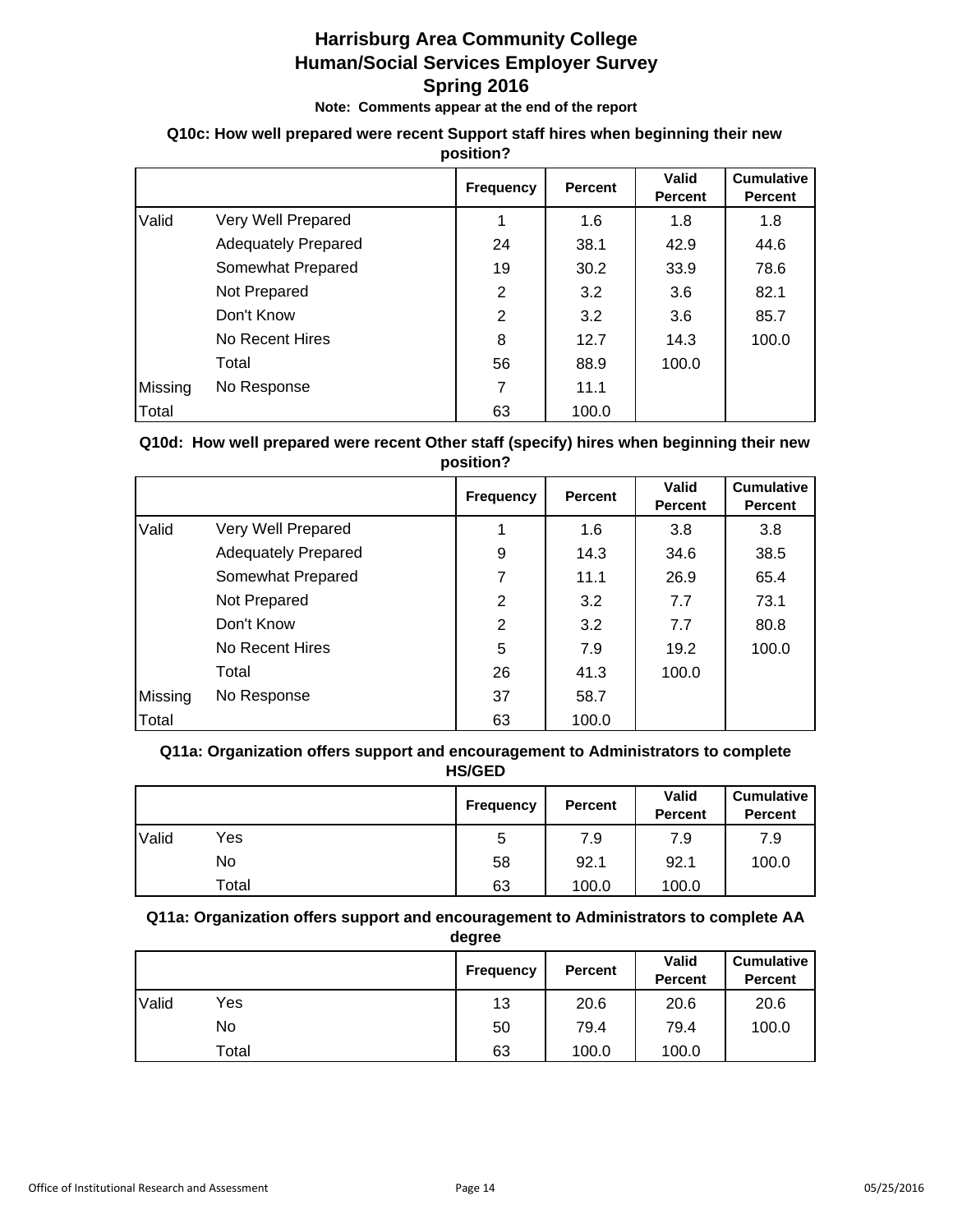**Note: Comments appear at the end of the report**

#### **Q11a: Organization offers support and encouragement to Administrators to complete BA**

**degree**

|       |       | Frequency | <b>Percent</b> | Valid<br><b>Percent</b> | <b>Cumulative</b><br><b>Percent</b> |
|-------|-------|-----------|----------------|-------------------------|-------------------------------------|
| Valid | Yes   | 11        | 17.5           | 17.5                    | 17.5                                |
|       | No    | 52        | 82.5           | 82.5                    | 100.0                               |
|       | Total | 63        | 100.0          | 100.0                   |                                     |

## **Q11a: Organization offers support and encouragement to Administrators to complete Graduate (MA/Ph.D) degree**

|       |       | <b>Frequency</b> | <b>Percent</b> | Valid<br><b>Percent</b> | <b>Cumulative</b><br><b>Percent</b> |
|-------|-------|------------------|----------------|-------------------------|-------------------------------------|
| Valid | Yes   | 21               | 33.3           | 33.3                    | 33.3                                |
|       | No    | 42               | 66.7           | 66.7                    | 100.0                               |
|       | Total | 63               | 100.0          | 100.0                   |                                     |

## **Q11a: Organization offers no support and encouragement to Administrators to complete further educational degrees**

|       |       | Frequency | <b>Percent</b> | <b>Valid</b><br><b>Percent</b> | <b>Cumulative</b><br><b>Percent</b> |
|-------|-------|-----------|----------------|--------------------------------|-------------------------------------|
| Valid | Yes   | 25        | 39.7           | 39.7                           | 39.7                                |
|       | No    | 38        | 60.3           | 60.3                           | 100.0                               |
|       | Total | 63        | 100.0          | 100.0                          |                                     |

## **Q11b: Organization offers support and encouragement to Professionals to complete HS/GED**

|       |       | <b>Frequency</b> | <b>Percent</b> | <b>Valid</b><br><b>Percent</b> | <b>Cumulative</b><br><b>Percent</b> |
|-------|-------|------------------|----------------|--------------------------------|-------------------------------------|
| Valid | Yes   | 5                | 7.9            | 7.9                            | 7.9                                 |
|       | No    | 58               | 92.1           | 92.1                           | 100.0                               |
|       | Total | 63               | 100.0          | 100.0                          |                                     |

#### **Q11b: Organization offers support and encouragement to Professionals to complete AA degree**

|       |       | <b>Frequency</b> | <b>Percent</b> | <b>Valid</b><br><b>Percent</b> | <b>Cumulative</b><br><b>Percent</b> |
|-------|-------|------------------|----------------|--------------------------------|-------------------------------------|
| Valid | Yes   | 12               | 19.0           | 19.0                           | 19.0                                |
|       | No    | 51               | 81.0           | 81.0                           | 100.0                               |
|       | Total | 63               | 100.0          | 100.0                          |                                     |

# **Q11b: Organization offers support and encouragement to Professionals to complete BA**

**Frequency Percent Valid Percent Cumulative Percent** Valid Yes 17 27.0 27.0 27.0 No 46 73.0 73.0 100.0 Total 63 100.0 100.0 **degree**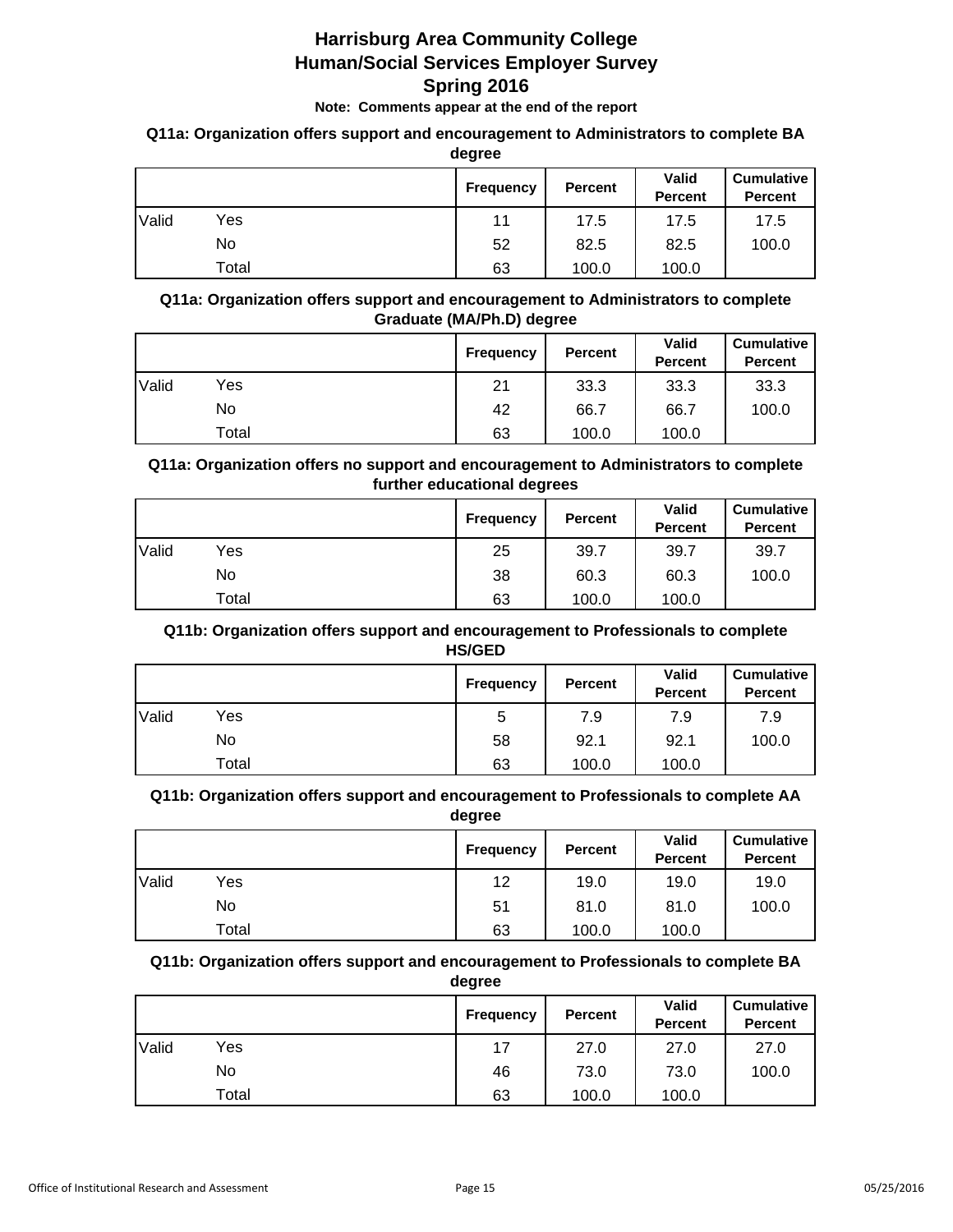**Note: Comments appear at the end of the report**

#### **Q11b: Organization offers support and encouragement to Professionals to complete Graduate (MA/Ph.D) degree**

|       |       | <b>Frequency</b> | <b>Percent</b> | <b>Valid</b><br><b>Percent</b> | <b>Cumulative</b><br><b>Percent</b> |
|-------|-------|------------------|----------------|--------------------------------|-------------------------------------|
| Valid | Yes   | 20               | 31.7           | 31.7                           | 31.7                                |
|       | No    | 43               | 68.3           | 68.3                           | 100.0                               |
|       | Total | 63               | 100.0          | 100.0                          |                                     |

## **Q11b: Organization offers no support and encouragement to Professionals to complete further educational degrees**

|       |       | Frequency | <b>Percent</b> | Valid<br><b>Percent</b> | <b>Cumulative</b><br><b>Percent</b> |
|-------|-------|-----------|----------------|-------------------------|-------------------------------------|
| Valid | Yes   | 21        | 33.3           | 33.3                    | 33.3                                |
|       | No    | 42        | 66.7           | 66.7                    | 100.0                               |
|       | Total | 63        | 100.0          | 100.0                   |                                     |

## **Q11c: Organization offers support and encouragement to Support staff to complete HS/GED**

|       |       | <b>Frequency</b> | <b>Percent</b> | Valid<br><b>Percent</b> | <b>Cumulative</b><br><b>Percent</b> |
|-------|-------|------------------|----------------|-------------------------|-------------------------------------|
| Valid | Yes   | 9                | 14.3           | 14.3                    | 14.3                                |
|       | No    | 54               | 85.7           | 85.7                    | 100.0                               |
|       | Total | 63               | 100.0          | 100.0                   |                                     |

## **Q11c: Organization offers support and encouragement to Support staff to complete AA degree**

|       |       | <b>Frequency</b> | <b>Percent</b> | <b>Valid</b><br><b>Percent</b> | <b>Cumulative</b><br><b>Percent</b> |
|-------|-------|------------------|----------------|--------------------------------|-------------------------------------|
| Valid | Yes   | 21               | 33.3           | 33.3                           | 33.3                                |
|       | No    | 42               | 66.7           | 66.7                           | 100.0                               |
|       | Total | 63               | 100.0          | 100.0                          |                                     |

## **Q11c: Organization offers support and encouragement to Support staff to complete BA degree**

|       |       | <b>Frequency</b> | <b>Percent</b> | <b>Valid</b><br><b>Percent</b> | <b>Cumulative</b><br><b>Percent</b> |
|-------|-------|------------------|----------------|--------------------------------|-------------------------------------|
| Valid | Yes   | 19               | 30.2           | 30.2                           | 30.2                                |
|       | No    | 44               | 69.8           | 69.8                           | 100.0                               |
|       | Total | 63               | 100.0          | 100.0                          |                                     |

# **Q11c: Organization offers support and encouragement to Support staff to complete Graduate (MA/Ph.D) degree**

|       |       | <b>Frequency</b> | <b>Percent</b> | <b>Valid</b><br><b>Percent</b> | <b>Cumulative</b><br><b>Percent</b> |
|-------|-------|------------------|----------------|--------------------------------|-------------------------------------|
| Valid | Yes   |                  | 11.1           | 11.1                           | 11.1                                |
|       | No    | 56               | 88.9           | 88.9                           | 100.0                               |
|       | Total | 63               | 100.0          | 100.0                          |                                     |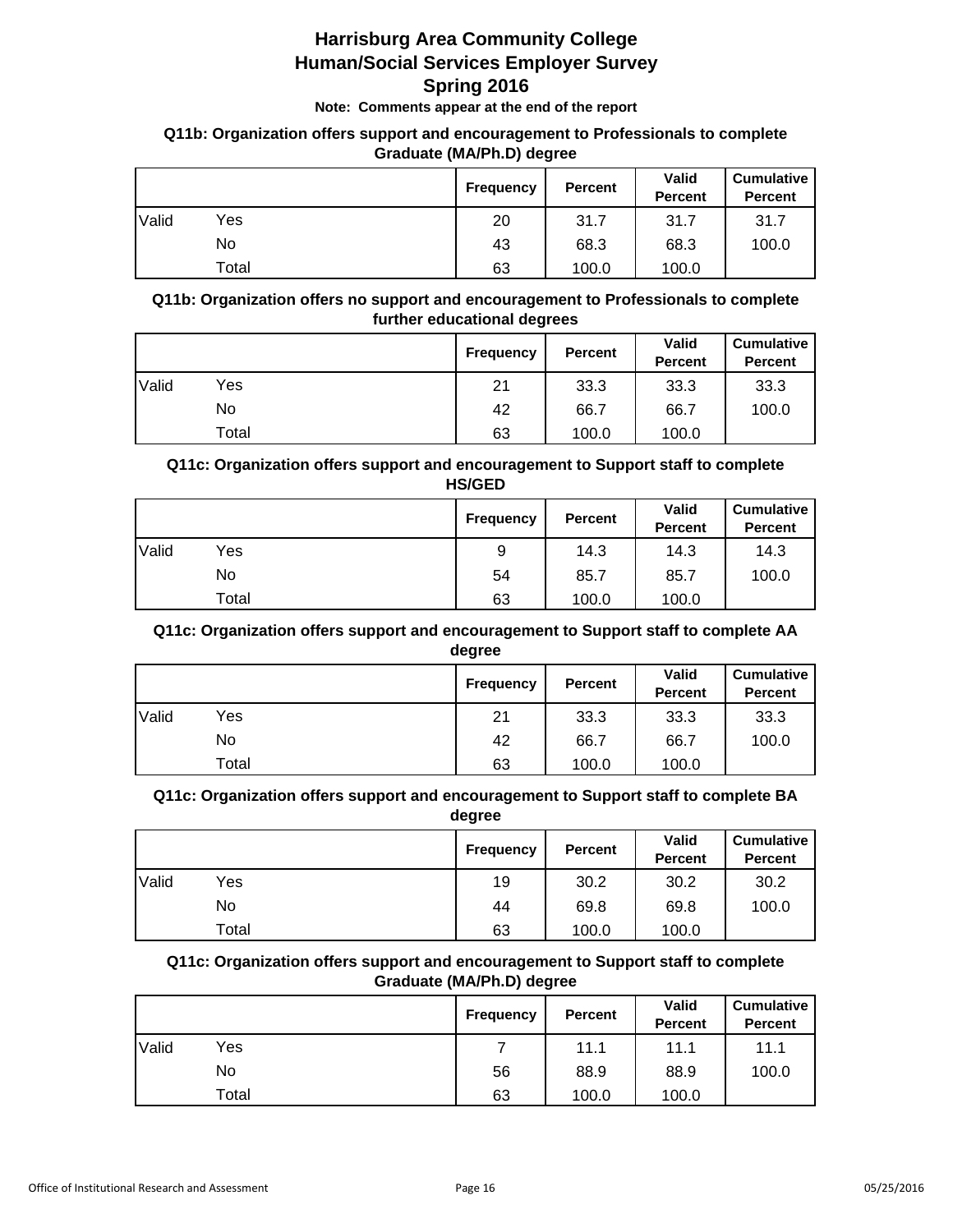**Note: Comments appear at the end of the report**

#### **Q11c: Organization offers no support and encouragement to Support staff to complete further educational degrees**

|       |       | <b>Frequency</b> | <b>Percent</b> | Valid<br><b>Percent</b> | <b>Cumulative</b><br><b>Percent</b> |
|-------|-------|------------------|----------------|-------------------------|-------------------------------------|
| Valid | Yes   | 21               | 33.3           | 33.3                    | 33.3                                |
|       | No    | 42               | 66.7           | 66.7                    | 100.0                               |
|       | Total | 63               | 100.0          | 100.0                   |                                     |

#### **Q11d: Organization offers support and encouragement to Other staff to complete HS/GED**

|       |       | <b>Frequency</b> | <b>Percent</b> | Valid<br><b>Percent</b> | <b>Cumulative</b><br><b>Percent</b> |
|-------|-------|------------------|----------------|-------------------------|-------------------------------------|
| Valid | Yes   | 4                | 6.3            | 6.3                     | 6.3                                 |
|       | No    | 59               | 93.7           | 93.7                    | 100.0                               |
|       | Total | 63               | 100.0          | 100.0                   |                                     |

#### **Q11d: Organization offers support and encouragement to Other staff to complete AA degree**

|       |       | <b>Frequency</b> | <b>Percent</b> | Valid<br><b>Percent</b> | <b>Cumulative</b><br><b>Percent</b> |
|-------|-------|------------------|----------------|-------------------------|-------------------------------------|
| Valid | Yes   | 10               | 15.9           | 15.9                    | 15.9                                |
|       | No    | 53               | 84.1           | 84.1                    | 100.0                               |
|       | Total | 63               | 100.0          | 100.0                   |                                     |

## **Q11d: Organization offers support and encouragement to Other staff to complete BA degree**

|       |       | <b>Frequency</b> | <b>Percent</b> | <b>Valid</b><br><b>Percent</b> | <b>Cumulative</b><br><b>Percent</b> |
|-------|-------|------------------|----------------|--------------------------------|-------------------------------------|
| Valid | Yes   |                  | 11.1           | 11.1                           | 11.1                                |
|       | No    | 56               | 88.9           | 88.9                           | 100.0                               |
|       | Total | 63               | 100.0          | 100.0                          |                                     |

#### **Q11d: Organization offers support and encouragement to Other staff to complete Graduate (MA/Ph.D) degree**

|       |       | Frequency | <b>Percent</b> | <b>Valid</b><br><b>Percent</b> | <b>Cumulative</b><br><b>Percent</b> |
|-------|-------|-----------|----------------|--------------------------------|-------------------------------------|
| Valid | Yes   | 4         | 6.3            | 6.3                            | 6.3                                 |
|       | No    | 59        | 93.7           | 93.7                           | 100.0                               |
|       | Total | 63        | 100.0          | 100.0                          |                                     |

# **Q11d: Organization offers no support and encouragement to Other staff to complete further educational degrees**

|       |       | Frequency | <b>Percent</b> | <b>Valid</b><br><b>Percent</b> | <b>Cumulative</b><br><b>Percent</b> |
|-------|-------|-----------|----------------|--------------------------------|-------------------------------------|
| Valid | Yes   | 16        | 25.4           | 25.4                           | 25.4                                |
|       | No    | 47        | 74.6           | 74.6                           | 100.0                               |
|       | Total | 63        | 100.0          | 100.0                          |                                     |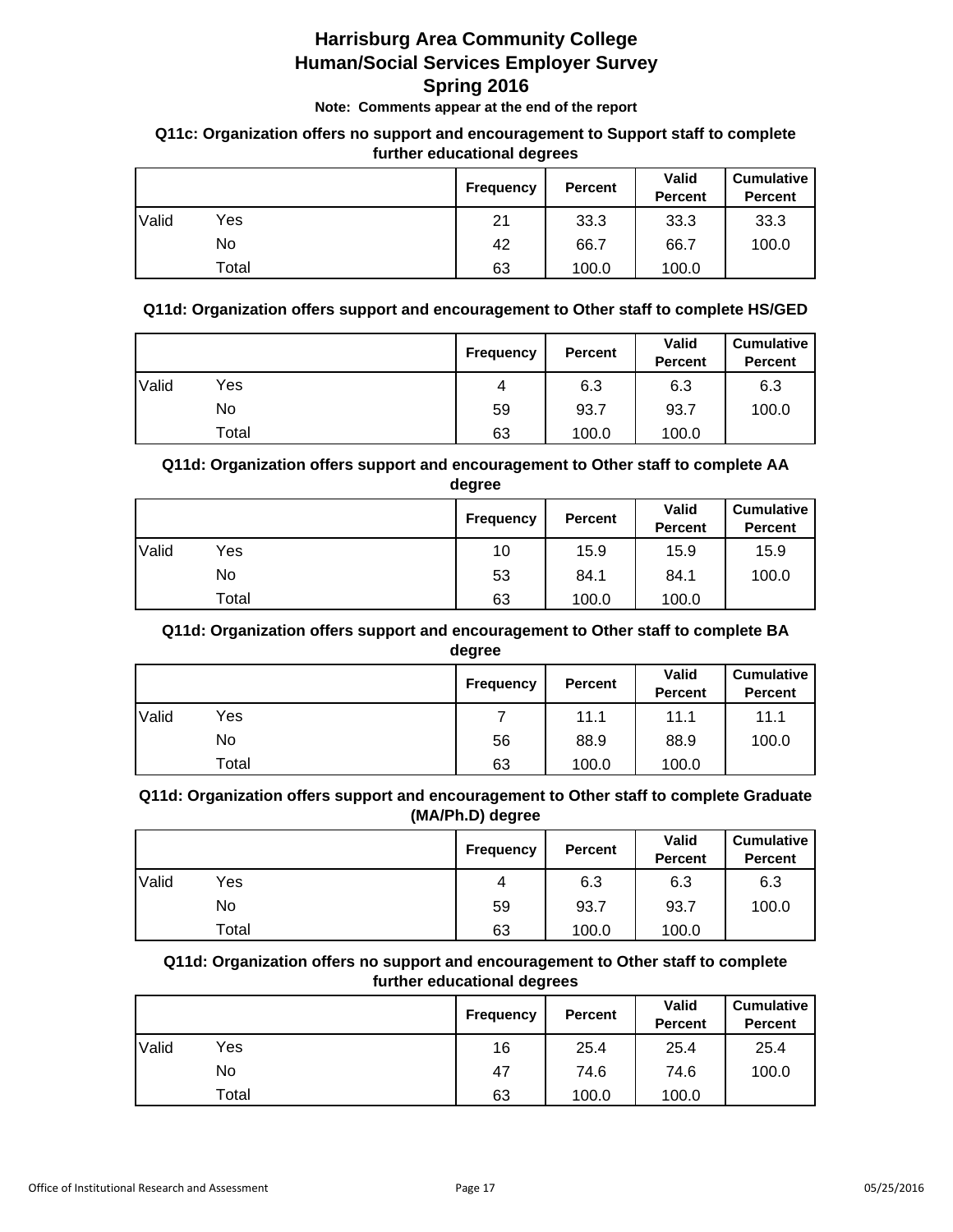**Note: Comments appear at the end of the report**

#### **Q12a: Is your agency/organization aware of the many non-credit, short-term courses available for required CEU's and/or updating and learning new skills?**

|       |        | Frequency | <b>Percent</b> | <b>Valid</b><br><b>Percent</b> | <b>Cumulative</b><br><b>Percent</b> |
|-------|--------|-----------|----------------|--------------------------------|-------------------------------------|
| Valid | Yes    | 24        | 38.1           | 38.1                           | 38.1                                |
|       | Unsure | 20        | 31.7           | 31.7                           | 69.8                                |
|       | No     | 19        | 30.2           | 30.2                           | 100.0                               |
|       | Total  | 63        | 100.0          | 100.0                          |                                     |

|         |             | <b>Frequency</b> | Percent | <b>Valid</b><br><b>Percent</b> | <b>Cumulative</b><br><b>Percent</b> |
|---------|-------------|------------------|---------|--------------------------------|-------------------------------------|
| Valid   | Yes         | 3                | 4.8     | 11.5                           | 11.5                                |
|         | Unsure      | 13               | 20.6    | 50.0                           | 61.5                                |
|         | No          | 10               | 15.9    | 38.5                           | 100.0                               |
|         | Total       | 26               | 41.3    | 100.0                          |                                     |
| Missing | No Response | 37               | 58.7    |                                |                                     |
| Total   |             | 63               | 100.0   |                                |                                     |

#### **Q12b: If yes, has your staff enrolled in HACC's non-credit courses?**

#### **Q13a: Are there specific training topics, courses, and/or programs that your agency/organization would like to see offered by HACC?**

|         |             | <b>Frequency</b> | <b>Percent</b> | Valid<br><b>Percent</b> | <b>Cumulative</b><br><b>Percent</b> |
|---------|-------------|------------------|----------------|-------------------------|-------------------------------------|
| Valid   | Yes         | 7                | 11.1           | 11.3                    | 11.3                                |
|         | Unsure      | 41               | 65.1           | 66.1                    | 77.4                                |
|         | No.         | 14               | 22.2           | 22.6                    | 100.0                               |
|         | Total       | 62               | 98.4           | 100.0                   |                                     |
| Missing | No Response | 1                | 1.6            |                         |                                     |
| Total   |             | 63               | 100.0          |                         |                                     |

**Q14a: In regards to training/education, are there specific skills which your organization feels colleges should improve to better prepare Human Service/Social Service graduates to work in the field?**

|         |             | <b>Frequency</b> | Percent | Valid<br><b>Percent</b> | <b>Cumulative</b><br>Percent |
|---------|-------------|------------------|---------|-------------------------|------------------------------|
| Valid   | Yes         | 18               | 28.6    | 34.0                    | 34.0                         |
|         | Unsure      | 21               | 33.3    | 39.6                    | 73.6                         |
|         | No          | 14               | 22.2    | 26.4                    | 100.0                        |
|         | Total       | 53               | 84.1    | 100.0                   |                              |
| Missing | No Response | 10               | 15.9    |                         |                              |
| Total   |             | 63               | 100.0   |                         |                              |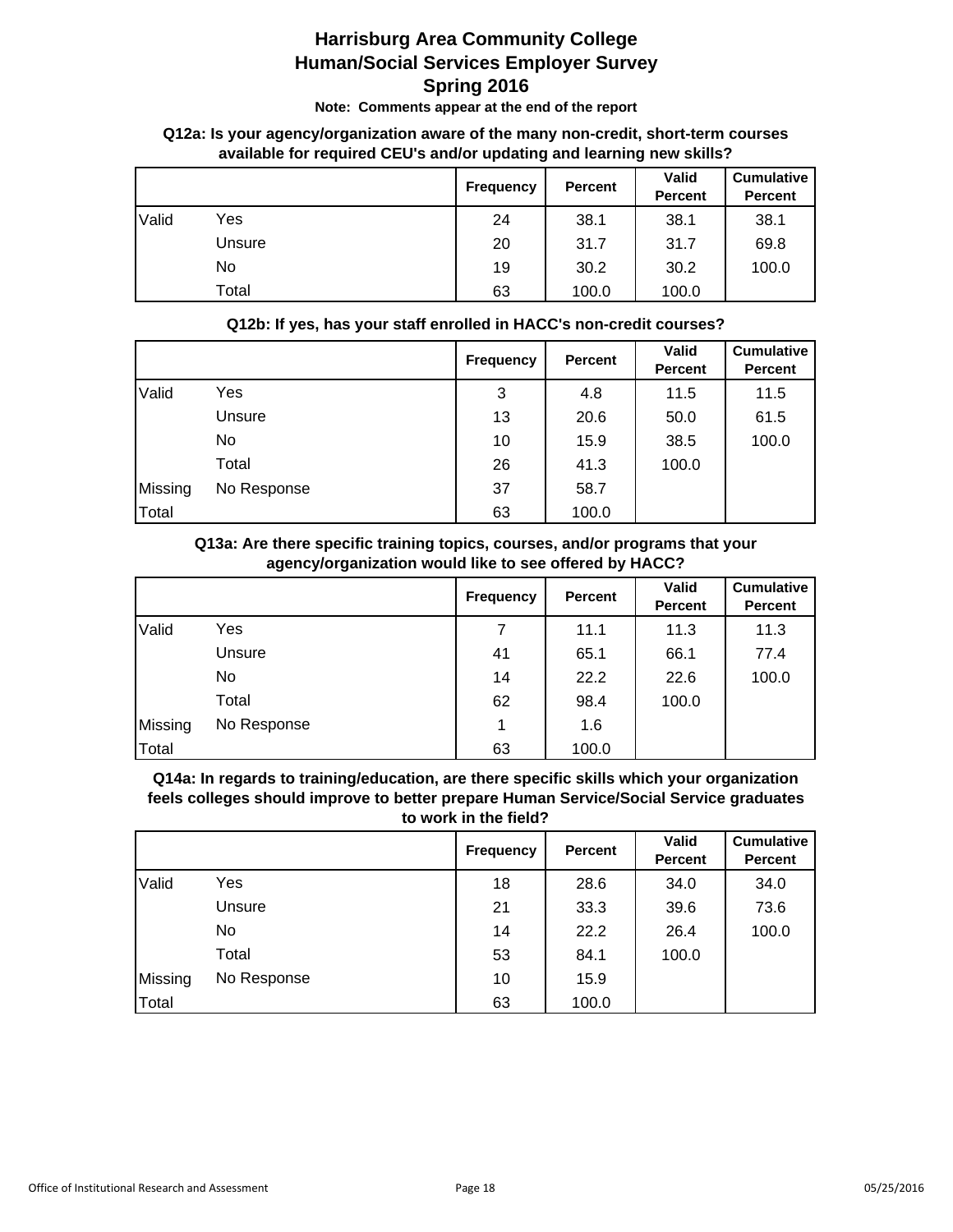| Q# | <b>Comment</b>                                                                                             |
|----|------------------------------------------------------------------------------------------------------------|
| 1f | Primary human services role of your organization - "other" category responses                              |
|    | activities, education, resources for seniors                                                               |
|    | adoption services                                                                                          |
|    | Adults w/intellectual disabilities                                                                         |
|    | After school & summer programs                                                                             |
|    | Community advocating agency                                                                                |
|    | domestic violence/sexual assault services - safety                                                         |
|    | Drug & alcohol outpatient services                                                                         |
|    | Education [2 responses]                                                                                    |
|    | Education for students w/autism                                                                            |
|    | Educational                                                                                                |
|    | <b>Elder Care</b>                                                                                          |
|    | elder transportation                                                                                       |
|    | Family support services (parenting, maternal health, etc)                                                  |
|    | <b>Health Care for elderly</b>                                                                             |
|    | Home & community based services                                                                            |
|    | Homeless shelter                                                                                           |
|    | Hospice                                                                                                    |
|    | 18R                                                                                                        |
|    | ID, ED, Autism                                                                                             |
|    | Information & referrals; translations, free legal consultations; job finding assistance; resume<br>writing |
|    | Intellectual disabilities/mental health/shelter services                                                   |
|    | Intellectual Disability, Early Intervention                                                                |
|    | Life skills building, employment                                                                           |
|    | Mental Health counseling, education & advocacy                                                             |
|    | Non profit human service org                                                                               |
|    | Personal Care Home (Independent Living, Senior Living, Memory Care)                                        |
|    | <b>Preventative Services</b>                                                                               |
|    | <b>Retirement community</b>                                                                                |
|    | Self sufficiency case management & education programs for youth                                            |
|    | senior center                                                                                              |
|    | <b>Senior Services</b>                                                                                     |
|    | Shelter/education                                                                                          |
|    | temporary housing for families & support services                                                          |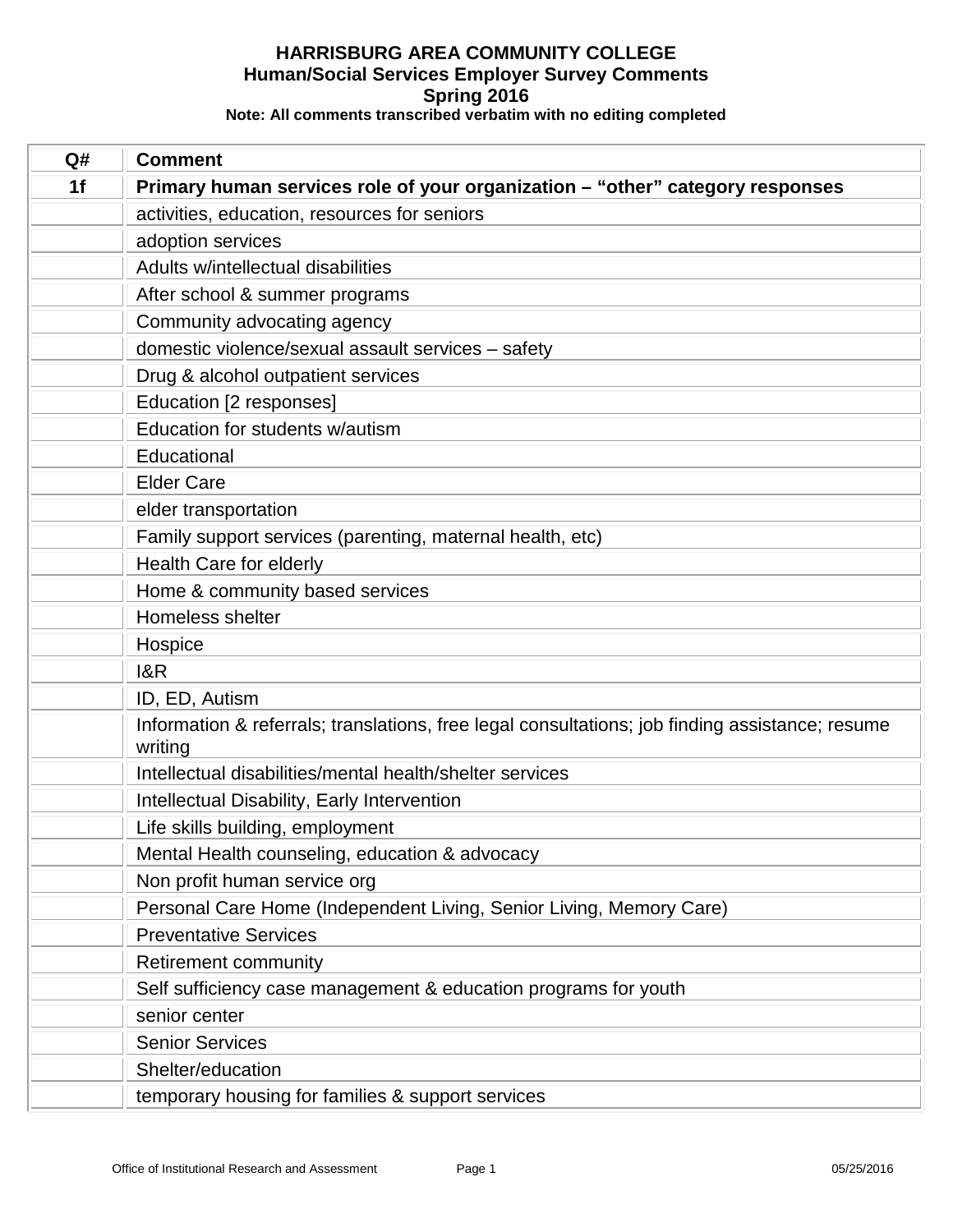| 2d | Please indicate the category that reflects the number of employees in your<br>organization for each classification - "other" category responses |
|----|-------------------------------------------------------------------------------------------------------------------------------------------------|
|    | Home Care Associates (HCA)                                                                                                                      |
|    | Direct Care Staff, overnight staff, maintenance, nurse, PR, etc                                                                                 |
|    | temporary hires                                                                                                                                 |
|    | Advocate (client & family)                                                                                                                      |
|    | volunteers                                                                                                                                      |
|    | <b>House Managers</b>                                                                                                                           |
|    | volunteers, interns                                                                                                                             |
|    | Human Resources/Administration/IT/Finance and other departments                                                                                 |
|    | Part-time case manager (20 hrs/wk)                                                                                                              |
|    | Nurse practitioner, medical directors                                                                                                           |
|    | Interns 1-2 per semester                                                                                                                        |
|    | IT                                                                                                                                              |
|    | Laundry, housekeeping, maintenance, dietary                                                                                                     |
|    | Maintenance, kitchen staff                                                                                                                      |
|    | House managers, nurses                                                                                                                          |
|    | Direct care                                                                                                                                     |
|    | Maintenance, drivers                                                                                                                            |
|    | part time cleaning                                                                                                                              |
|    | Van drivers and home delivered meals worker                                                                                                     |
|    | Drivers, drivers aids                                                                                                                           |
|    | Security                                                                                                                                        |
|    | Bus drivers, Industrial arts instructor                                                                                                         |
|    | Program Supervisors, maintenance                                                                                                                |
|    | <b>GED</b> teacher pt                                                                                                                           |
|    | Educational Enrichment, Food Service, Family Svcs staff                                                                                         |
|    | LPN, RN, Security Officers, Activity Specialists, Nursing Assistants, Dietary Aides, Customer<br>Service                                        |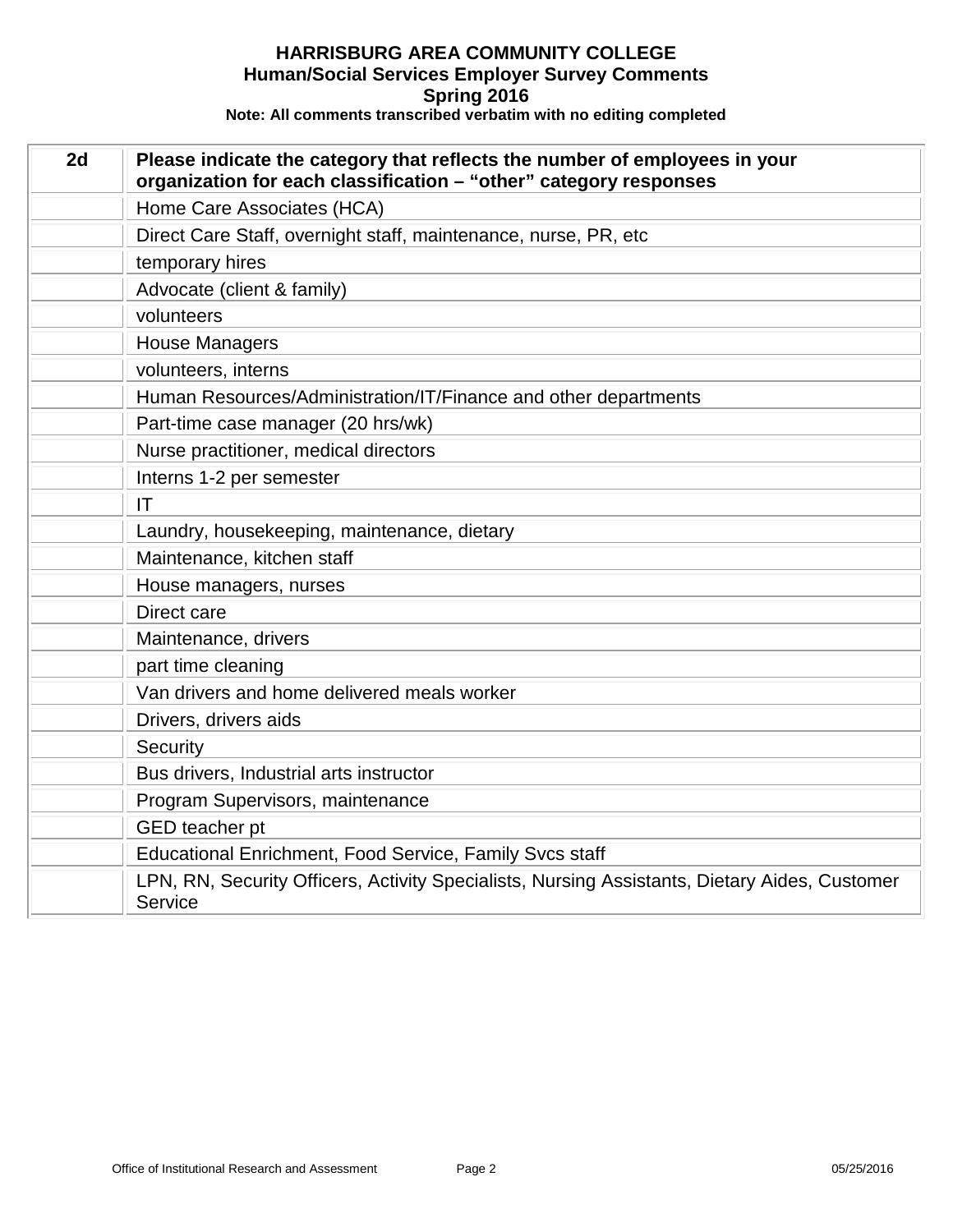| $\mathbf{3}$ | Does your organization require a criminal background check for each group of<br>employees as part of the hiring process?                                                                                            |  |
|--------------|---------------------------------------------------------------------------------------------------------------------------------------------------------------------------------------------------------------------|--|
|              | Yes, BUT we hire people w/criminal hxs with the exception of sex crimes and arson. We are a<br>recovery community organization - everyone who works here is in recovery from addiction.<br>Most have a criminal hx. |  |
|              | All employees require a criminal background check                                                                                                                                                                   |  |
|              | We must comply with child abuse clearance laws for all staff & some volunteer roles                                                                                                                                 |  |
|              | Every employee within our agency                                                                                                                                                                                    |  |
|              | Criminal, FBI & child abuse clearances required                                                                                                                                                                     |  |
|              | Criminal background check required for all positions                                                                                                                                                                |  |
|              |                                                                                                                                                                                                                     |  |
| 4d/5d        | Minimum required educational qualifications & salary range at hire                                                                                                                                                  |  |
|              | <b>Behavioral Specialist/Mobile Therapists</b>                                                                                                                                                                      |  |
|              |                                                                                                                                                                                                                     |  |
| 6r           | <b>Other experience/skills</b>                                                                                                                                                                                      |  |
|              | knowledge of recovery process                                                                                                                                                                                       |  |
|              | <b>Service Orientation</b>                                                                                                                                                                                          |  |
|              |                                                                                                                                                                                                                     |  |
| 7d           | Considering employees hired over the past five years, indicate the level of difficulty<br>experienced by your organization in retaining qualified staff for each category.                                          |  |
|              | <b>Development Director</b>                                                                                                                                                                                         |  |
|              | constant turnover in Nursing and Dining Service positions                                                                                                                                                           |  |
|              |                                                                                                                                                                                                                     |  |
| 11           | Considering your agency/organization's current practices/policies, please indicate<br>which continuing education options are encouraged and supported (i.e., tuition<br>assistance) for each staffing group.        |  |
|              | Supported & encouraged - not funded                                                                                                                                                                                 |  |
|              | must be a full-time employee                                                                                                                                                                                        |  |
|              | No money to do so, but would if could                                                                                                                                                                               |  |
|              | All are encouraged, none are financially supported                                                                                                                                                                  |  |
|              | no tuition asst offered                                                                                                                                                                                             |  |
|              |                                                                                                                                                                                                                     |  |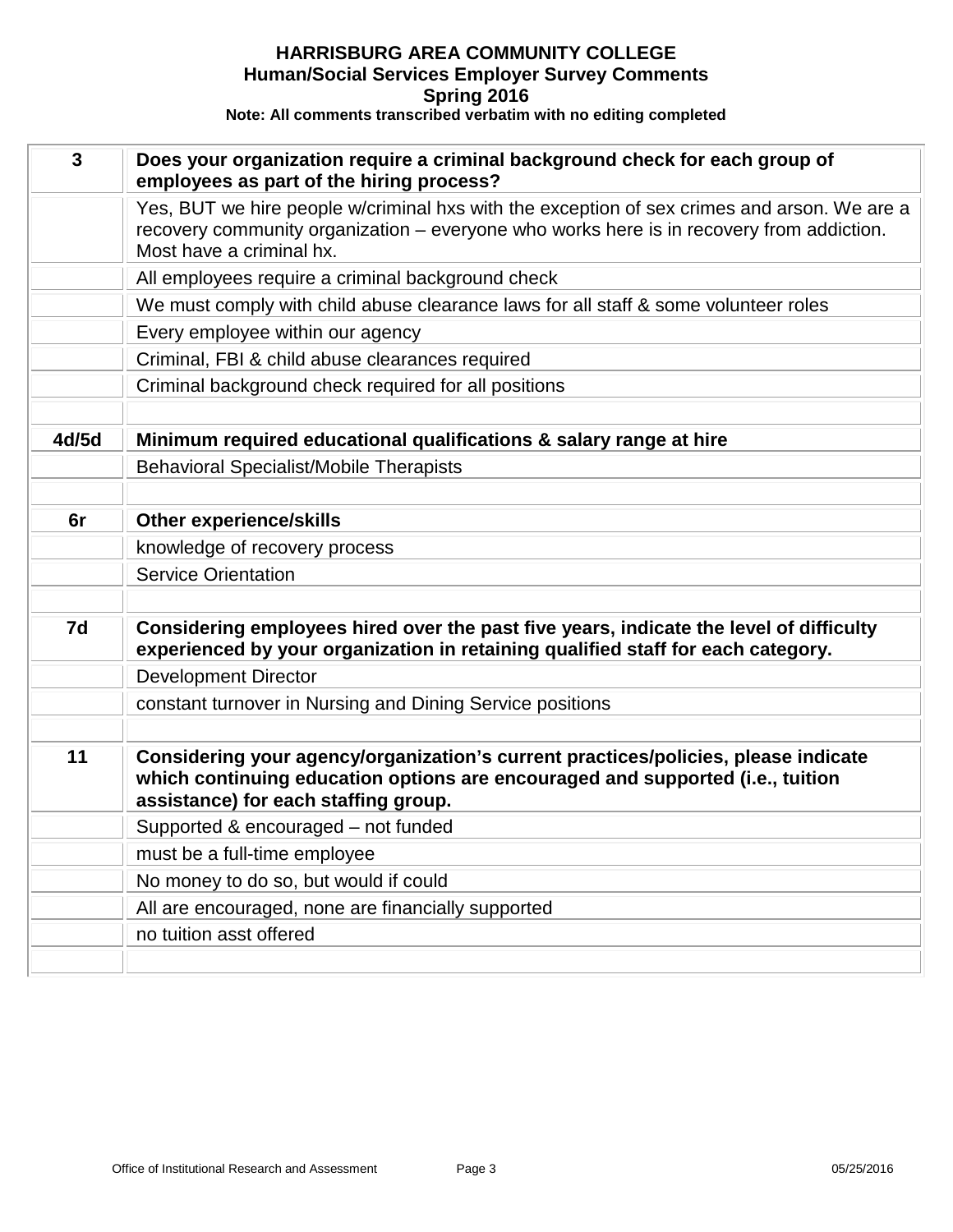| 13 <sub>b</sub> | What continuing education topics would meet your organization's needs?                                                                  |
|-----------------|-----------------------------------------------------------------------------------------------------------------------------------------|
|                 | Workshops for CEU credits on MH issues, D&A issues                                                                                      |
|                 | Geriatrics, Dementia                                                                                                                    |
|                 | <b>Access</b>                                                                                                                           |
|                 | HACC is a bit far from Westminster MD for our staff to use.                                                                             |
|                 | Assertiveness vs aggressiveness<br>Codependency vs compassion<br>Brain chemistry assoc w/addiction<br>Pharmacology                      |
|                 | Autism & behavioral<br>Interventions<br>ABA coursework                                                                                  |
|                 | Job searching, taking care of self, would be nice to have 1 day seminar for our homeless<br>population as well - if they could be free? |
|                 | Parent involvement<br>Work ethics<br>Professionalism                                                                                    |
|                 | Domestic Violence, Human Trafficking, Mental Health, D&A, Sexual Assault, Ind w/Disabilities                                            |
|                 | Authorization expertise in dealing with Managed Care systems                                                                            |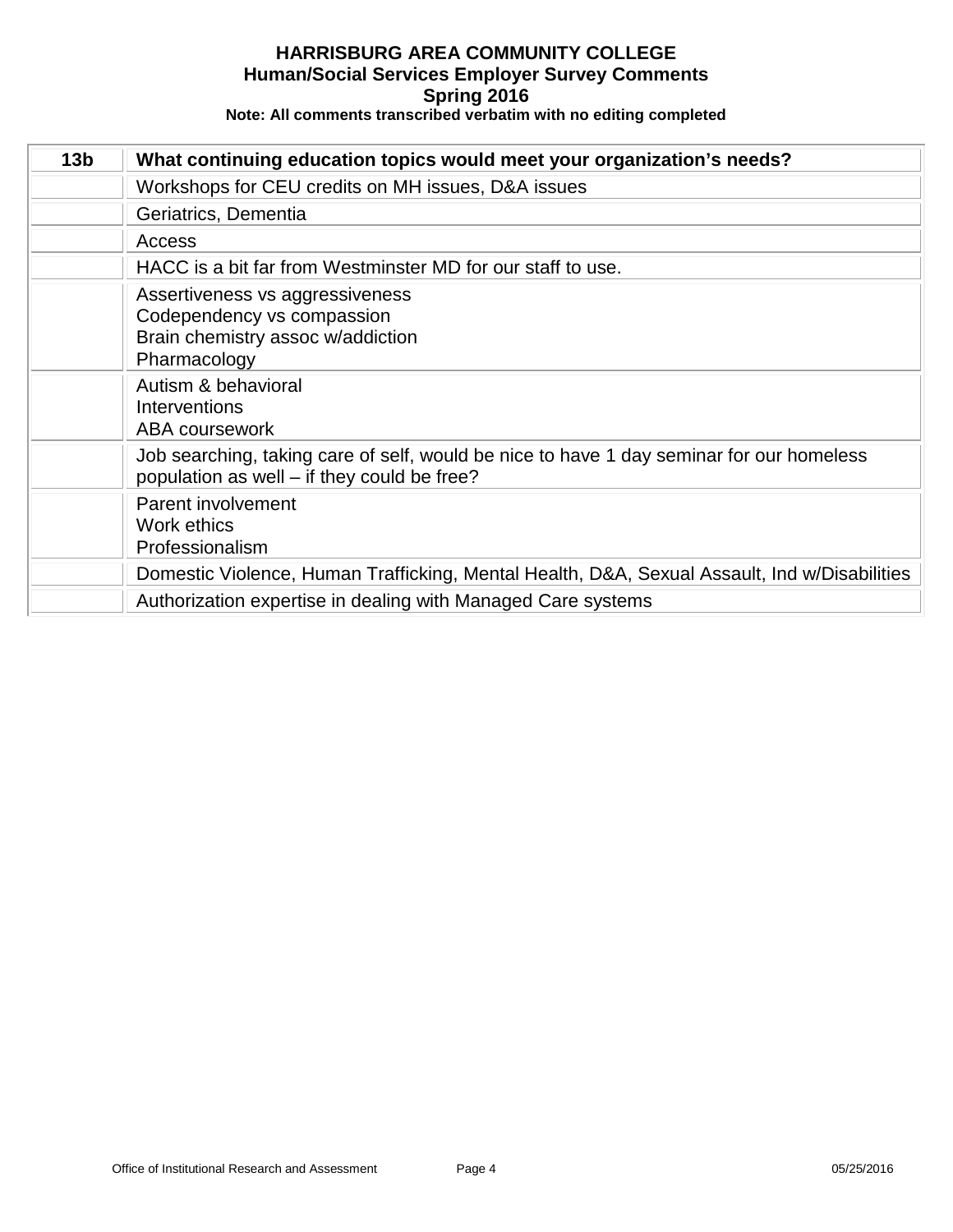| 14 <sub>b</sub> | What skills require improvement?                                                                                                                                                  |
|-----------------|-----------------------------------------------------------------------------------------------------------------------------------------------------------------------------------|
|                 | Writing ability. This is one of the top expectations of the field, yet one of the greatest<br>deficiencies of entry level staff.                                                  |
|                 | any Human Service/Social Service degree                                                                                                                                           |
|                 | <b>Customer service</b>                                                                                                                                                           |
|                 | <b>Addiction/Recovery Studies</b>                                                                                                                                                 |
|                 | hands-on experience/internships                                                                                                                                                   |
|                 | In the past five years, most candidates that have worked out best for our organization were<br>criminal justice, behavioral science, psychology, and recreational/leisure majors. |
|                 | Some billed experience/certifications greatly benefit interested candidates.                                                                                                      |
|                 | Service Orientation, Work Ethics, Compassion                                                                                                                                      |
|                 | Professional boundaries, ethics, confidentiality                                                                                                                                  |
|                 | Time management: balancing charting vs doing treatment<br>Active listening                                                                                                        |
|                 | Understanding human service systems<br>Understanding autism and current interventions<br>Understanding skills needed to transition into adulthood                                 |
|                 | Professional skills, such as interacting w/ppl you may not like – difficult clients & how to get<br>volunteers to volunteer.                                                      |
|                 | Social policies – and how truly differs from practice. IE no beds for addicts open delays<br>treatment.                                                                           |
|                 | Building rapport in professional way. Maintaining professional boundaries. Self care practices.                                                                                   |
|                 | Work ethic<br>Commitment<br>Dedication                                                                                                                                            |
|                 | professional boundaries/ethics                                                                                                                                                    |
|                 | computer skills                                                                                                                                                                   |
|                 | Counseling skills<br>Documentation skills, progress notes, treatment plans                                                                                                        |
|                 | People skills, customer service                                                                                                                                                   |
|                 | Maybe offer specialized courses that are devoted to trending topics such as listed above<br>[refers to Domestic Violence, Human Trafficking, etc comment in 13b]                  |
|                 | Multi tasking – dealing w/stressors in the field<br>Self-care to avoid burnout<br>How to discern between objectivity & subjectivity<br>Family counseling/group skill development  |
|                 | More focus on DSM revisions.<br>Advocacy/confidence – new comers tend to be bullied by funding sources.                                                                           |